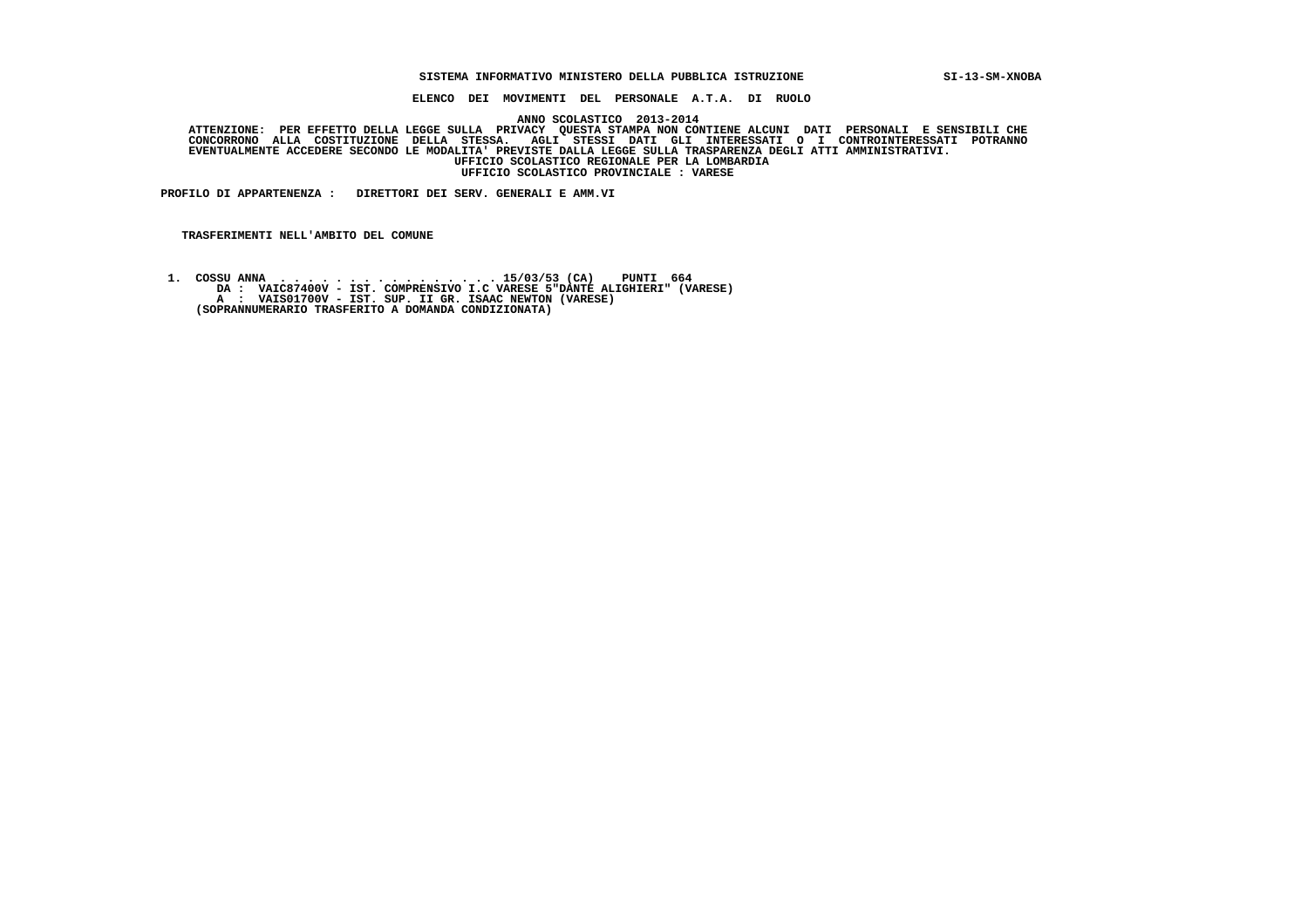- 1. GALLINA SILVANA . . . . . . . . . . . . . 22/04/53 (MI) PUNTI 659<br>DA : VAISO1400B IST. SUP. II GR. I.S.I.S. "MARIE CURIE" (TRADATE)<br>A : VAIC852002 IST. COMPRENSIVO I.C. UBOLDO " MANZONI" (UBOLDO)
- 2. PESCE ANGELA ANNA . . . . . . . . . . . . . . 26/02/69 (PZ) PUNTI 329 (\*)<br>DA : VAISO1300G IST. SUP. II GR. "F. DAVERIO N. CASULA" (VARESE)<br>A : VAIC81600V IST. COMPRENSIVO I.C. CASSANO MAGNAGO "II"  **(CASSANO MAGNAGO) TRASFERITO D'UFFICIO**
- 3. TURRA PALMA LUCIA . . . . . . . . . . . . . 13/12/66 (EN) PUNTI 558<br>DA : VAIC852002 IST. COMPRENSIVO I.C. UBOLDO " MANZONI" (UBOLDO)<br>A : VAIS01400B IST. SUP. II GR. I.S.I.S. "MARIE CURIE" (TRADATE)<br>PREC.:TRAS.NEL CO

 **(\*) - IL PUNTEGGIO E' QUELLO RELATIVO ALLA GRADUATORIA DEI PERDENTI POSTO**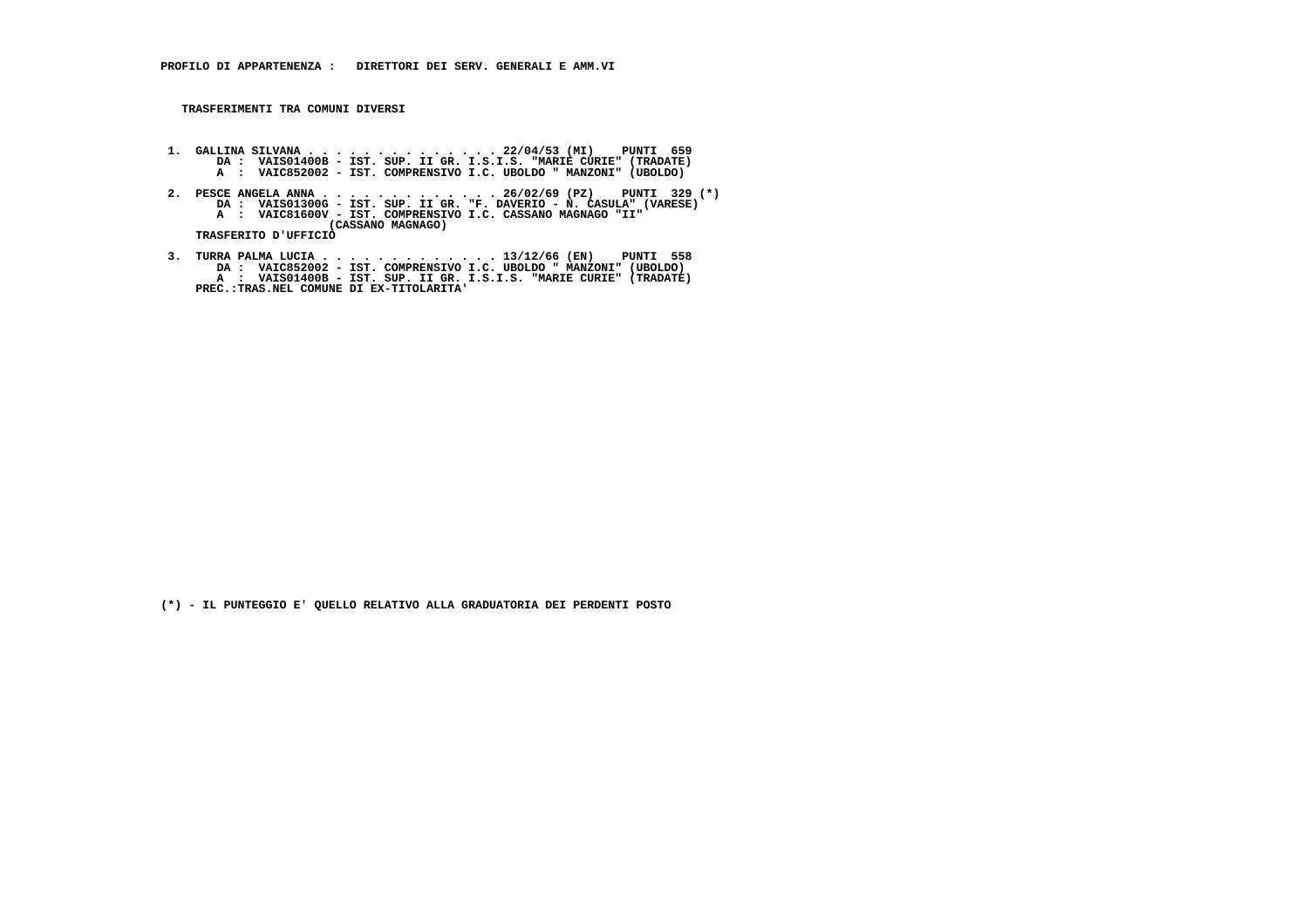- **1. CARPITA MARIA LUISA . . . . . . . . . . . . 07/12/72 (ME) PUNTI 193 DA : VAIC87100B IST. COMPRENSIVO IC VARESE 4 "A.FRANK " (VARESE) A : VAIC873003 - IST. COMPRENSIVO IC VARESE 2 PELLICO (VARESE)**
- **2. CARULLI CATERINA LUCIA . . . . . . . . . . 24/02/62 (VV) PUNTI 353 DA : VAIS001009 - IST. SUP. II GR. ISTITUTO ISTRUZIONE SUPERIORE (GALLARATE) A : VAIC87700A - IST. COMPRENSIVO I.C. GALLARATE "PONTI" (GALLARATE) (SOPRANNUMERARIO TRASFERITO A DOMANDA CONDIZIONATA)**
- **3. CERIANI LUISA . . . . . . . . . . . . . . . 14/04/70 (MI) PUNTI 252 DA : VATD08000G - I.T. COMMERCIALE I.T.C. "GINO ZAPPA" - SARONNO (SARONNO) A : VAPS020004 - L. SCIENTIFICO LICEO SCIENTIFICO G. B. GRASSI (SARONNO) (SOPRANNUMERARIO TRASFERITO A DOMANDA CONDIZIONATA)**
- **4. COMALLI PAOLA . . . . . . . . . . . . . . . 07/12/60 (VA) PUNTI 622 DA : VAIC87100B IST. COMPRENSIVO IC VARESE 4 "A.FRANK " (VARESE) A : VAPM01000E - IST. MAGISTRALE LICEO STATALE "A. MANZONI" - VA(VARESE) PRECEDENZA PREVISTA DAL C.C.N.I.**
- **5. D'AGOSTO ANNAMARIA . . . . . . . . . . . . 22/05/55 (SA) PUNTI 42 DA : VAIC873003 IST. COMPRENSIVO IC VARESE 2 PELLICO (VARESE) A : VASL040006 - L. ARTISTICO "ANGELO FRATTINI" (VARESE) PRECEDENZA PREVISTA DAL C.C.N.I.**
- **6. DI RONZA PASQUALINO . . . . . . . . . . . . 26/06/64 (CE) PUNTI 358 DA : VAPS01000D L. SCIENTIFICO LICEO SCIENTIFICO "TOSI" BUST (BUSTO ARSIZIO) A : VASL01000A - L. ARTISTICO L. ART. "CANDIANI" - BUSTO ARSI (BUSTO ARSIZIO)**
- **7. FRANZONI PAOLA ROSA . . . . . . . . . . . . 06/02/58 (VA) PUNTI 212 DA : VAIC86600X - IST. COMPRENSIVO I.C. BUSTO A. "E. CRESPI" (BUSTO ARSIZIO) A : VAIC858001 - IST. COMPRENSIVO I.C. BUSTO A."PERTINI" (BUSTO ARSIZIO)**
- **8. FURINI MASSIMO . . . . . . . . . . . . . . 31/03/62 (VA) PUNTI 280 DA : VAIS01300G IST. SUP. II GR. "F. DAVERIO N. CASULA" (VARESE)**
- **A : VAIC87400V IST. COMPRENSIVO I.C VARESE 5"DANTE ALIGHIERI" (VARESE) PRECEDENZA PREVISTA DAL C.C.N.I.**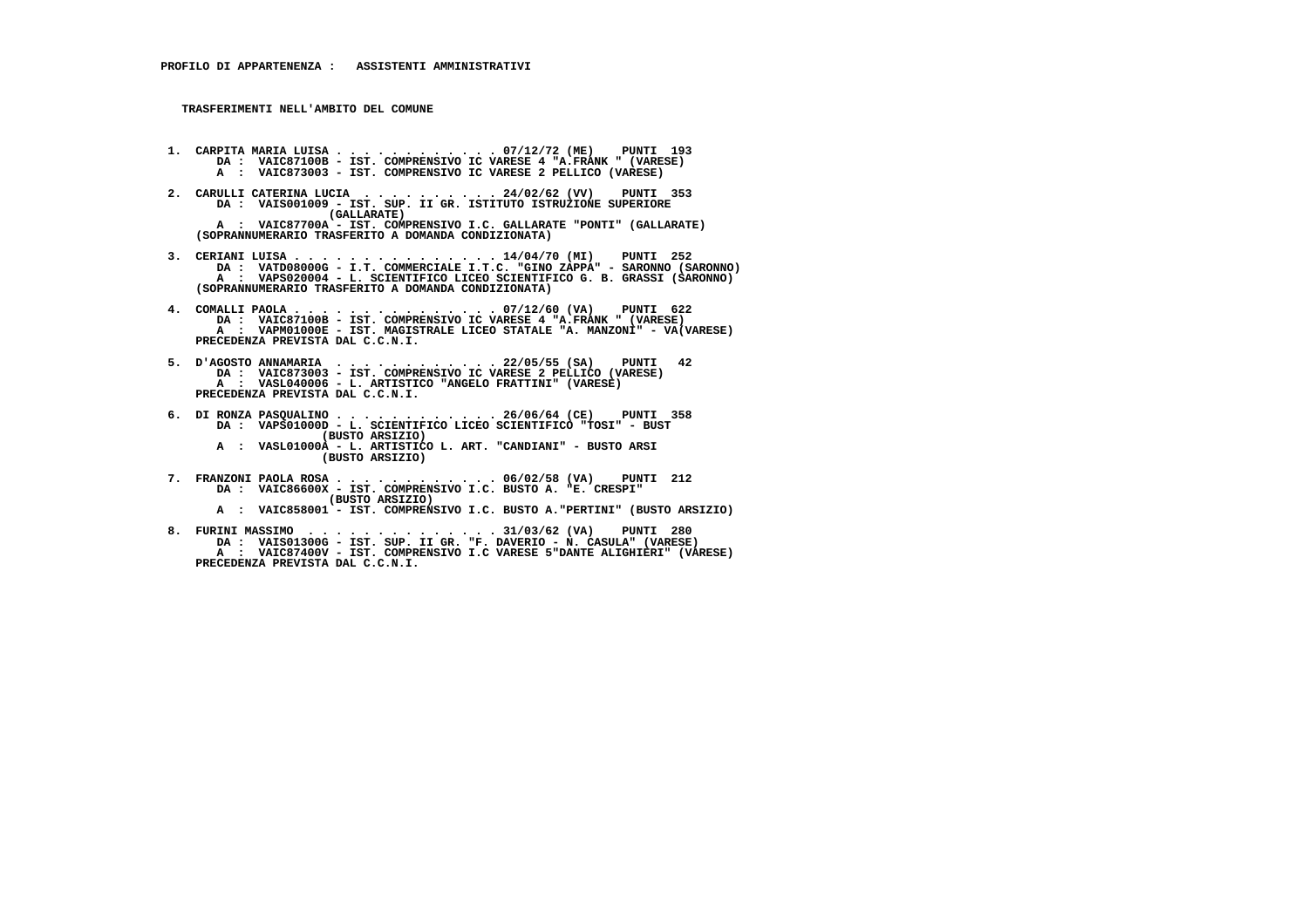- **9. GASPARRO MARIA ROSARIA . . . . . . . . . . 04/07/53 (NA) PUNTI 286 DA : VAIC85500D IST. COMPRENSIVO I.C.BUSTO A. "N. TOMMASEO" (BUSTO ARSIZIO) A : VAIC856009 - IST. COMPRENSIVO IC BUSTO A. " G.A BOSSI" (BUSTO ARSIZIO) PRECEDENZA PREVISTA DAL C.C.N.I.**
- **10. GRENCI MARIA ROSA . . . . . . . . . . . . . 11/02/57 (RC) PUNTI 820 DA : VAPS020004 L. SCIENTIFICO LICEO SCIENTIFICO G. B. GRASSI (SARONNO) A : VAIC849006 - IST. COMPRENSIVO I.C. SARONNO " DA VINCI" (SARONNO)**
- 11. MISSERI ALESSANDRA RITA . . . . . . . . . 14/12/72 (MI) PUNTI 109 (\*)<br>DA : VAIS023006 IST. SUP. II GR. I.S.I.S. "GIOVANNI FALCONE" (GALLARATE)<br>A : VAIC87600E IST. COMPRENSIVO I.C. GALLARATE "DE AMICIS" (GALL  **TRASFERITO D'UFFICIO**
- **12. PALMA ANNA . . . . . . . . . . . . . . . . 04/03/54 (NA) PUNTI 564 (\*) DA : VAIS01700V IST. SUP. II GR. ISAAC NEWTON (VARESE) A : VAIC87100B - IST. COMPRENSIVO IC VARESE 4 "A.FRANK " (VARESE) TRASFERITO D'UFFICIO**
- **13. PEPE MARIA LUISA . . . . . . . . . . . . . 04/06/59 (LE) PUNTI 852 (\*) DA : VARC02000L I.P. SERVIZI COMM. I.P.S.S.C.T. "L.EINAUDI" VA R(VARESE) A : VAIC87100B - IST. COMPRENSIVO IC VARESE 4 "A.FRANK " (VARESE) TRASFERITO D'UFFICIO**

 **(\*) - IL PUNTEGGIO E' QUELLO RELATIVO ALLA GRADUATORIA DEI PERDENTI POSTO**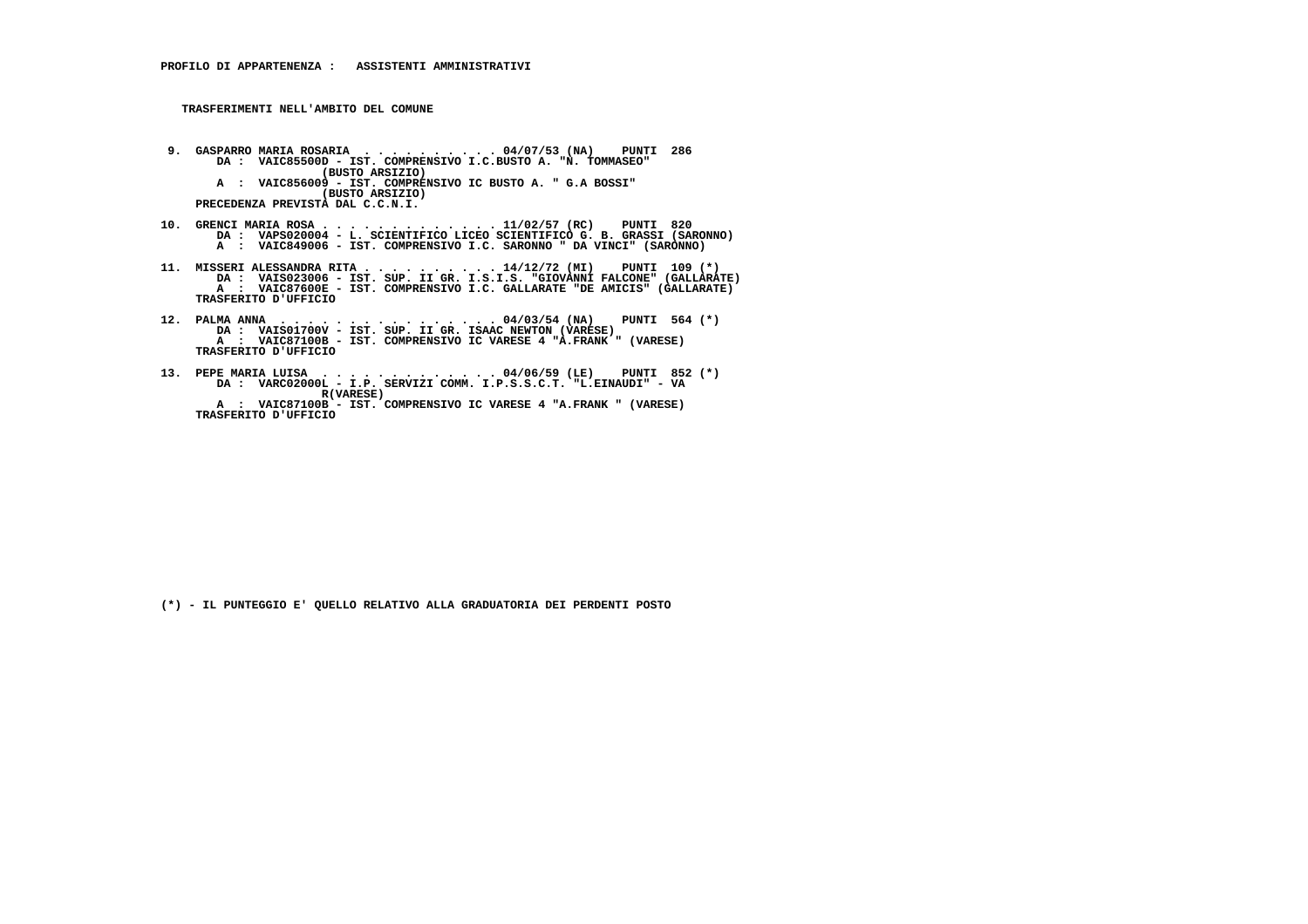- **1. AVERSANO PAOLA . . . . . . . . . . . . . . 23/04/76 (SA) PUNTI 159 DA : VAIC87600E IST. COMPRENSIVO I.C. GALLARATE "DE AMICIS" (GALLARATE) A : VAPC020001 - L. CLASSICO ERNESTO CAIROLI - VARESE (VARESE)**
	- **2. BUGLISI DOMENICA . . . . . . . . . . . . . 11/02/54 (ME) PUNTI 643 DA : VAIC84000Q - IST. COMPRENSIVO I.C.SOLBIATE ARNO GALVALIGI (SOLBIATE ARNO)**
- **A : VAIC81600V IST. COMPRENSIVO I.C. CASSANO MAGNAGO "II" (CASSANO MAGNAGO)**
- **3. CHIAPPARO EMANUELE . . . . . . . . . . . . 22/04/78 (AG) PUNTI 207 DA : VAIC814007 IST. COMPRENSIVO I.C. TRADATE "GALILEO GALILEI" (TRADATE)**
- **A : VAIC873003 IST. COMPRENSIVO IC VARESE 2 PELLICO (VARESE)**
- **4. COLOGNESI CATIA . . . . . . . . . . . . . . 22/04/60 (TO) PUNTI 152 DA : VAIS02600N IST. SUP. II GR. IST.TECN.IND.STAT.LIC.SC."L.GEY (TRADATE)**
- **A : VAIC84000Q IST. COMPRENSIVO I.C.SOLBIATE ARNO GALVALIGI (SOLBIATE ARNO)**
- **5. COLOMBO GIOVANNA . . . . . . . . . . . . . 30/06/58 (VA) PUNTI 516 DA : VATD02000X I.T. COMMERCIALE "E.TOSI" (BUSTO ARSIZIO) A : VAIC81600V - IST. COMPRENSIVO I.C. CASSANO MAGNAGO "II" (CASSANO MAGNAGO) (SOPRANNUMERARIO TRASFERITO A DOMANDA CONDIZIONATA)**

 **6. CONTE MERI CARMELA . . . . . . . . . . . . 16/07/74 (CS) PUNTI 168 DA : VAIC806008 - IST. COMPRENSIVO I.C. AZZATE "L. DA VINCI" (AZZATE)A : VAIC84000Q - IST. COMPRENSIVO I.C. SOLBIATE ARNO GALVALIGI (SOLBIATE ARNO) (SOPRANNUMERARIO TRASFERITO A DOMANDA CONDIZIONATA)**

- **7. DAL CIN ANNA . . . . . . . . . . . . . . . 27/10/72 (VA) PUNTI 224 DA : VAIC82000E IST. COMPRENSIVO I.C. GERMIGNAGA (GERMIGNAGA)**
- **A : VAIC82500N IST. COMPRENSIVO I.C. MESENZANA "D. ZURETTI" (MESENZANA)**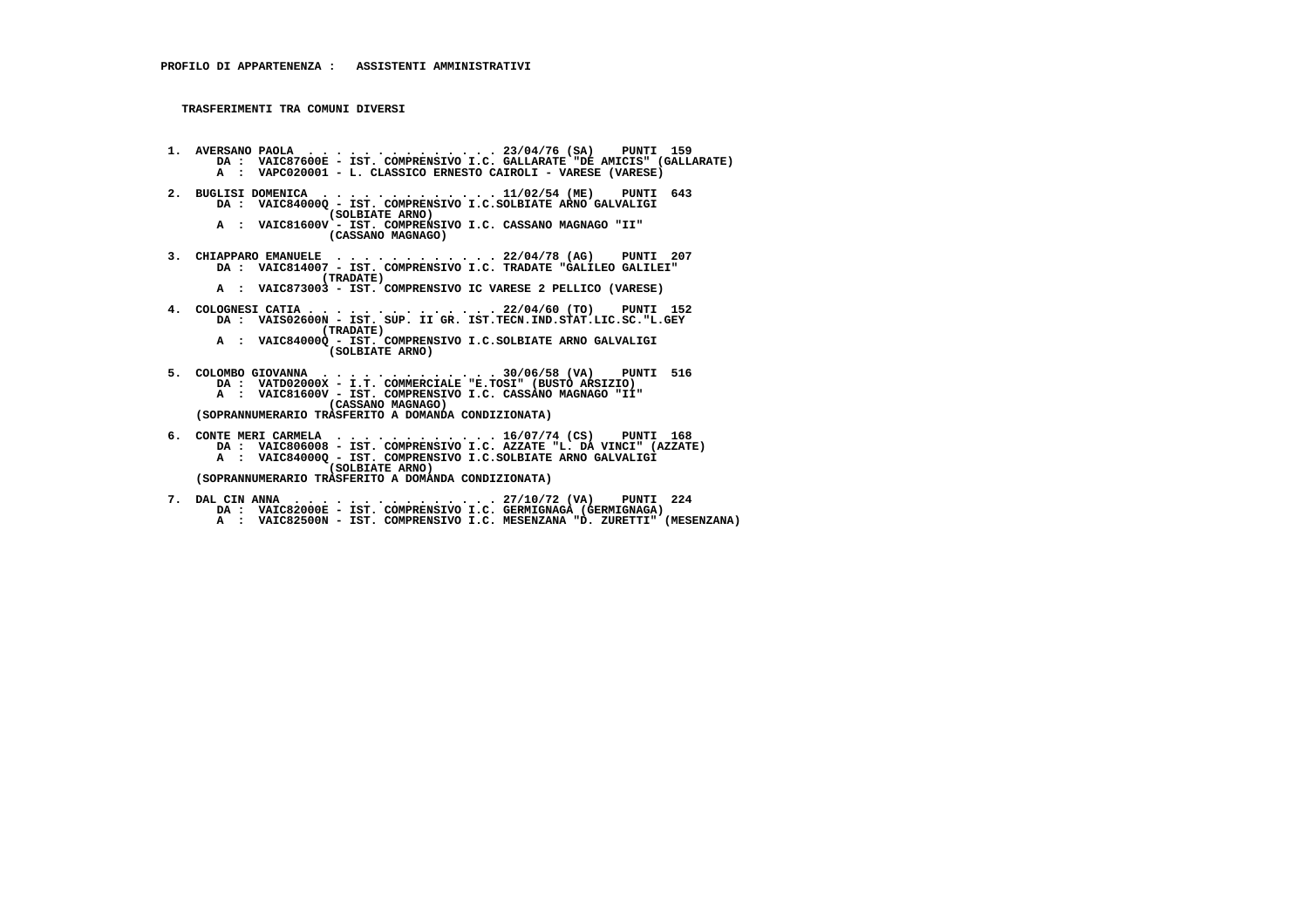**8. DE BIASI MARINA . . . . . . . . . . . . . . 04/04/66 (VA) PUNTI 180 DA : VAIC86300C - IST. COMPRENSIVO I.C. VEDANO OLONA "S.PELLICO" (VEDANO OLONA) A : VAIC830005 - IST. COMPRENSIVO I.C. CUVEGLIO - D. ALIGHIERI (CUVEGLIO)**

- **9. DI BELLA SABRINA . . . . . . . . . . . . . 07/03/74 (VA) PUNTI 210 DA : VAIC81900A - IST. COMPRENSIVO IST.COMP. DI VIGGIU' M. LONGHI (VIGGIU') A : VAIC807004 - IST. COMPRENSIVO I.C. CANTELLO "GIOVANNI XXIII"**
	- **(CANTELLO)**
- **10. DI PRIMA MARIA . . . . . . . . . . . . . . 14/08/63 (AG) PUNTI 242 DA : VAEE000VM8 PROVINCIA DI VARESE A : VAIC873003 - IST. COMPRENSIVO IC VARESE 2 PELLICO (VARESE)**
- **11. FUCILLI ANTONIO . . . . . . . . . . . . . . 19/07/74 (BA) PUNTI 66 DA : VAIC84800A IST. COMPRENSIVO I. C. SARONNO "A.MORO" (SARONNO) A : VAIC86300C - IST. COMPRENSIVO I.C. VEDANO OLONA "S.PELLICO" (VEDANO OLONA)**
- **12. FUSCO TERESA . . . . . . . . . . . . . . . 23/10/73 (NA) PUNTI 197 DA : VAIC830005 IST. COMPRENSIVO I.C. CUVEGLIO D. ALIGHIERI (CUVEGLIO) A : VAIC823002 - IST. COMPRENSIVO I.C. CUNARDO "VACCAROSSI" (CUNARDO)**
- **13. GURRALI FORTUNA . . . . . . . . . . . . . . 20/06/69 (NA) PUNTI 258 DA : VAIC87700A IST. COMPRENSIVO I.C. GALLARATE "PONTI" (GALLARATE) A : VAIC83700X - IST. COMPRENSIVO I.C.CASTRONNO E.DE AMICIS (CASTRONNO) PREC.:TRASF. SCUOLA DI EX-TITOLARITA'**
- **14. IANNUZZI GRAZIELLA . . . . . . . . . . . . 28/12/74 (CT) PUNTI 103 DA : VAIC86100R IST. COMPRENSIVO I.C. FERNO B.CROCE (FERNO) A : VAIC879002 - IST. COMPRENSIVO I.C. SESTO CALENDE "UNGARETTI" (SESTO CALENDE)**
- **15. INTORDONATO IRIS . . . . . . . . . . . . . 22/07/81 (UD) PUNTI 187 DA : VAIC856009 - IST. COMPRENSIVO IC BUSTO A. " G.A BOSSI" (BUSTO ARSIZIO) A : VAIC87600E - IST. COMPRENSIVO I.C. GALLARATE "DE AMICIS" (GALLARATE)**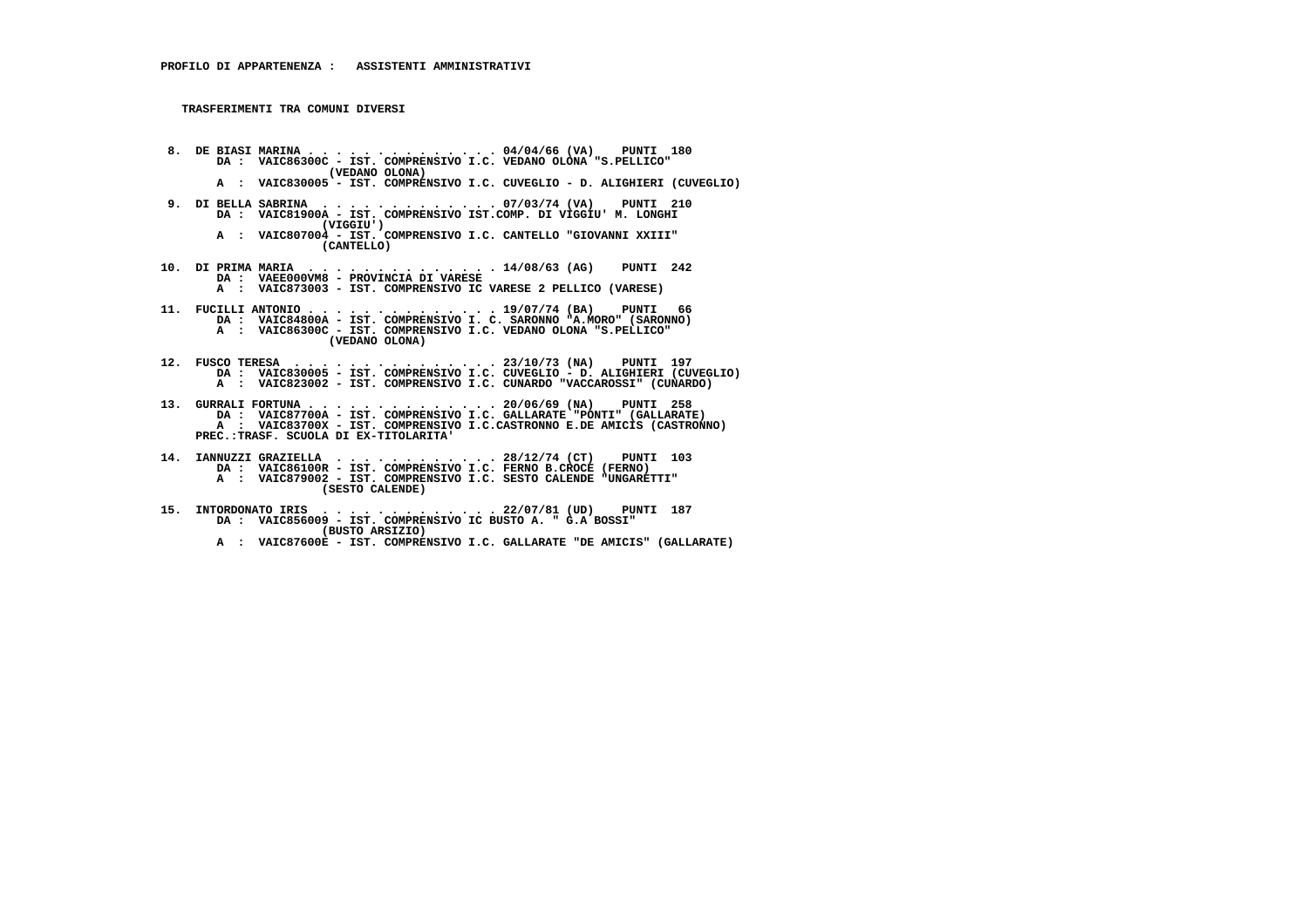- **16. MARAI NOVELLA NORINA . . . . . . . . . . . 16/01/80 (VR) PUNTI 171 DA : VAPS01000D - L. SCIENTIFICO LICEO SCIENTIFICO "TOSI" - BUST (BUSTO ARSIZIO)**
- **A : VAIC80800X IST. COMPRENSIVO I.C. LONATE POZZOLO "CARMINATI" (LONATE POZZOLO)**
- **17. MARTINOLI TIZIANA . . . . . . . . . . . . . 17/09/63 (VA) PUNTI 306 DA : VAIS01300G IST. SUP. II GR. "F. DAVERIO N. CASULA" (VARESE) A : VAIC82000E - IST. COMPRENSIVO I.C. GERMIGNAGA (GERMIGNAGA)**
- 18. MAZZACONI GABRIELLA . . . . . . . . . . . 28/02/62 (EE) PUNTI 372<br>DA : VAIC827009 IST. COMPRENSIVO I.C. GEMONIO "E. CURTI" (GEMONIO)<br>A : VAIC81200G IST. COMPRENSIVO I.C. BESOZZO "G.ADAMOLI" (BESOZZO)  **PRECEDENZA PREVISTA DAL C.C.N.I.**
- **19. MOJALE ANNA MARIA . . . . . . . . . . . . . 25/07/61 (SA) PUNTI 751 DA : VAIC87600E IST. COMPRENSIVO I.C. GALLARATE "DE AMICIS" (GALLARATE) A : VAIC844003 - IST. COMPRENSIVO I.C. SAMARATE "MANZONI" (SAMARATE)**
- **20. MULE' GIUSEPPA . . . . . . . . . . . . . . 01/06/63 (EN) PUNTI 293 DA : VAIC830005 IST. COMPRENSIVO I.C. CUVEGLIO D. ALIGHIERI (CUVEGLIO) A : VAIC827009 - IST. COMPRENSIVO I.C. GEMONIO "E. CURTI" (GEMONIO)**
- **21. MUTI MARISA . . . . . . . . . . . . . . . . 20/01/61 (TR) PUNTI 195 DA : VAIC83200R IST. COMPRENSIVO I.C. COMERIO "CAMPO DEI FIORI"(COMERIO) A : VAPS020004 - L. SCIENTIFICO LICEO SCIENTIFICO G. B. GRASSI (SARONNO)**
- **22. PARISOTTO ELISA . . . . . . . . . . . . . . 03/09/60 (MI) PUNTI 898 DA : VAPS020004 - L. SCIENTIFICO LICEO SCIENTIFICO G. B. GRASSI (SARONNO) A : VAIC85300T - IST. COMPRENSIVO I.C. CARONNO P. "A.DE GASPERI" (CARONNO PERTUSELLA)**
- **23. PEZZIMENTI CATERINA . . . . . . . . . . . . 08/05/60 (RC) PUNTI 707 DA : VAIC87600E IST. COMPRENSIVO I.C. GALLARATE "DE AMICIS" (GALLARATE) A : VAIC865004 - IST. COMPRENSIVO I.C. CASORATE S. "TOSCANINI" (CASORATE SEMPIONE)**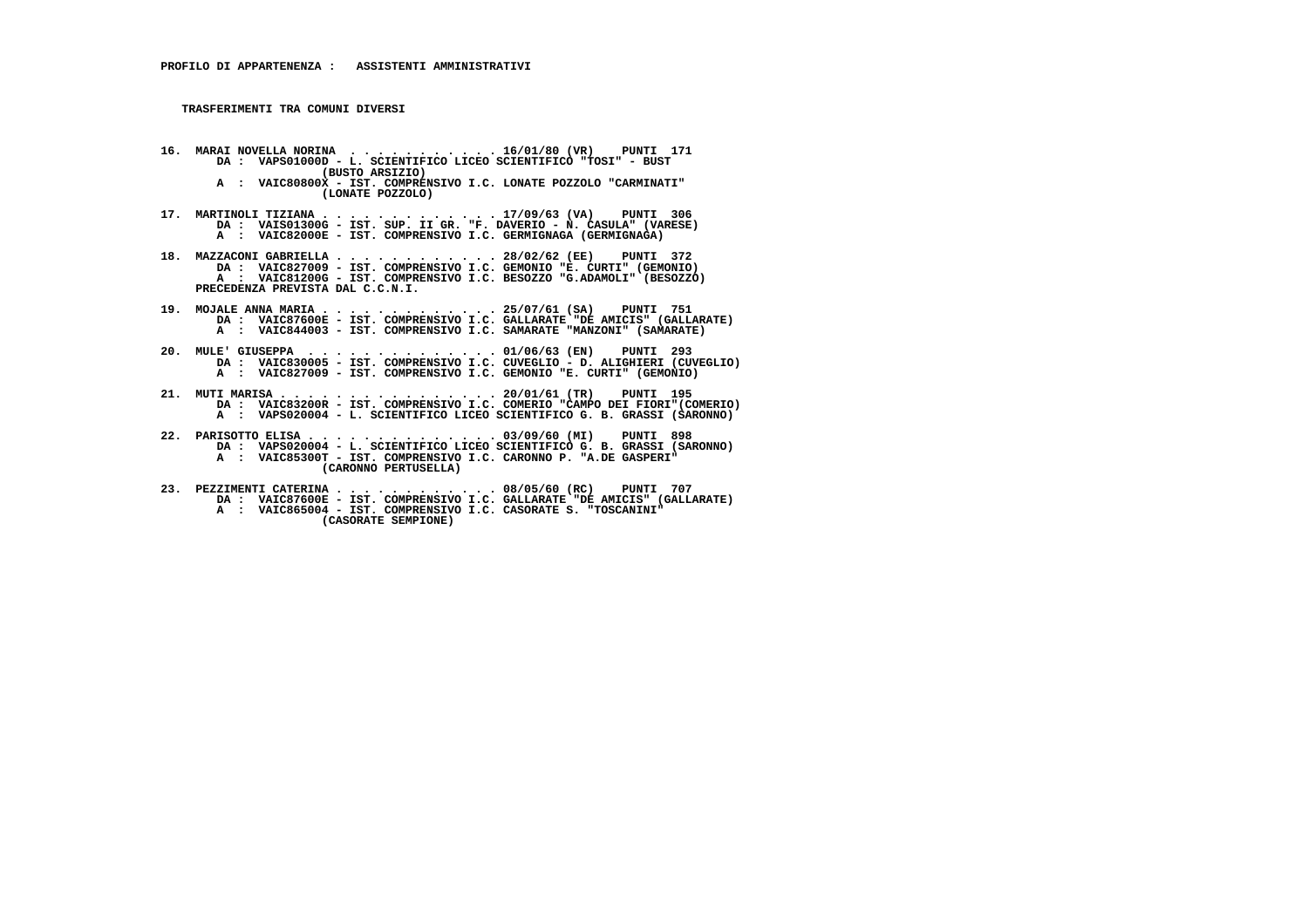- **24. PICARDI ADDOLORATA . . . . . . . . . . . . 10/07/62 (NA) PUNTI 296 DA : VAIC807004 IST. COMPRENSIVO I.C. CANTELLO "GIOVANNI XXIII" (CANTELLO) A : VAIC814007 - IST. COMPRENSIVO I.C. TRADATE "GALILEO GALILEI" (TRADATE)**
- **25. POTENTE ROSANGELA . . . . . . . . . . . . . 18/03/69 (VA) PUNTI 240 DA : VAIC873003 IST. COMPRENSIVO IC VARESE 2 PELLICO (VARESE) A : VAIC82000E - IST. COMPRENSIVO I.C. GERMIGNAGA (GERMIGNAGA) PRECEDENZA PREVISTA DAL C.C.N.I.**
- **26. PROVINI ORNELLA . . . . . . . . . . . . . . 17/07/61 (VA) PUNTI 185 DA : VAIC86300C IST. COMPRENSIVO I.C. VEDANO OLONA "S.PELLICO" (VEDANO OLONA) A : VAIC81300B - IST. COMPRENSIVO I.C. INDUNO OLONA PASSERINI (INDUNO OLONA)**
- **27. QUARANTA CARMELA . . . . . . . . . . . . . 22/05/72 (VV) PUNTI 190 DA : VAIC83200R - IST. COMPRENSIVO I.C. COMERIO "CAMPO DEI FIORI"(COMERIO) A : VAIC830005 - IST. COMPRENSIVO I.C. CUVEGLIO - D. ALIGHIERI (CUVEGLIO)**
- **28. RIZZELLO ENZA . . . . . . . . . . . . . . . 31/12/63 (BR) PUNTI 175 DA : VAIC81300B IST. COMPRENSIVO I.C. INDUNO OLONA PASSERINI (INDUNO OLONA) A : VAIC81800E - IST. COMPRENSIVO I.C. ARCISATE (ARCISATE) PREC. ART.47/ART.48 COMMA 18 C.C.N.I.**
- **29. SALDANO ANTONIO . . . . . . . . . . . . . . 27/09/61 (CZ) PUNTI 573 DA : VAIC86600X - IST. COMPRENSIVO I.C. BUSTO A. "E. CRESPI" (BUSTO ARSIZIO) A : VAIC84500V - IST. COMPRENSIVO I.C. OLGIATE OL. "B.C. FERRINI" (OLGIATE OLONA) PREC.:TRASF. SCUOLA DI EX-TITOLARITA'**
- **30. SANNA GIOVANNA ROSA . . . . . . . . . . . . 16/12/64 (SS) PUNTI 271 DA : VAPC020001 - L. CLASSICO ERNESTO CAIROLI - VARESE (VARESE) A : VAIS01800P - IST. SUP. II GR. "JOHN M. KEYNES" (GAZZADA SCHIANNO)**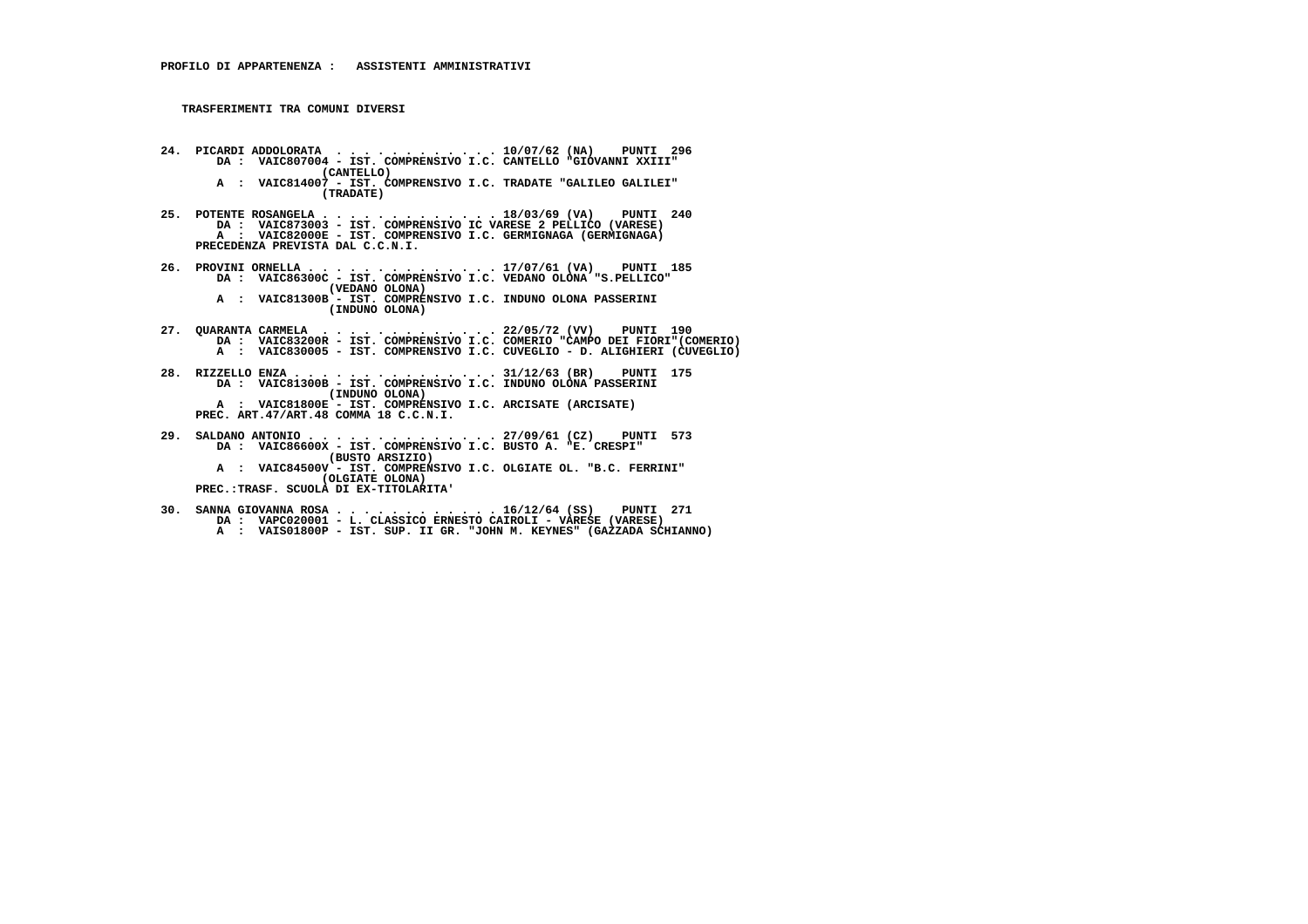- **31. VALENTINI ANTONELLA . . . . . . . . . . . . 26/05/71 (CB) PUNTI 189 DA : VAIC84000Q IST. COMPRENSIVO I.C.SOLBIATE ARNO GALVALIGI (SOLBIATE ARNO)**
- **A : VAIS024002 IST. SUP. II GR. I.T.P.A. E CORR.L.ESTERE-IPC (TRADATE)**
- **32. VENTURINO GABRIELLA . . . . . . . . . . . . 22/04/72 (KR) PUNTI 205 DA : VAIC86300C IST. COMPRENSIVO I.C. VEDANO OLONA "S.PELLICO" (VEDANO OLONA) A : VAPS11000A - L. SCIENTIFICO L. SCIENT. "SERENI" - LUINO (LUINO)**
	-
- 33. VOLPE LUCREZIA ................18/08/60 (FR) PUNTI 245<br>DA : VAIC82000E IST. COMPRENSIVO I.C. GERMIGNAGA (GERMIGNAGA)<br>A : VAIS003001 IST. SUP. II GR. CITTA' DI LUINO CARLO VOLONTE(LUINO)  **PREC.:TRASF. SCUOLA DI EX-TITOLARITA'**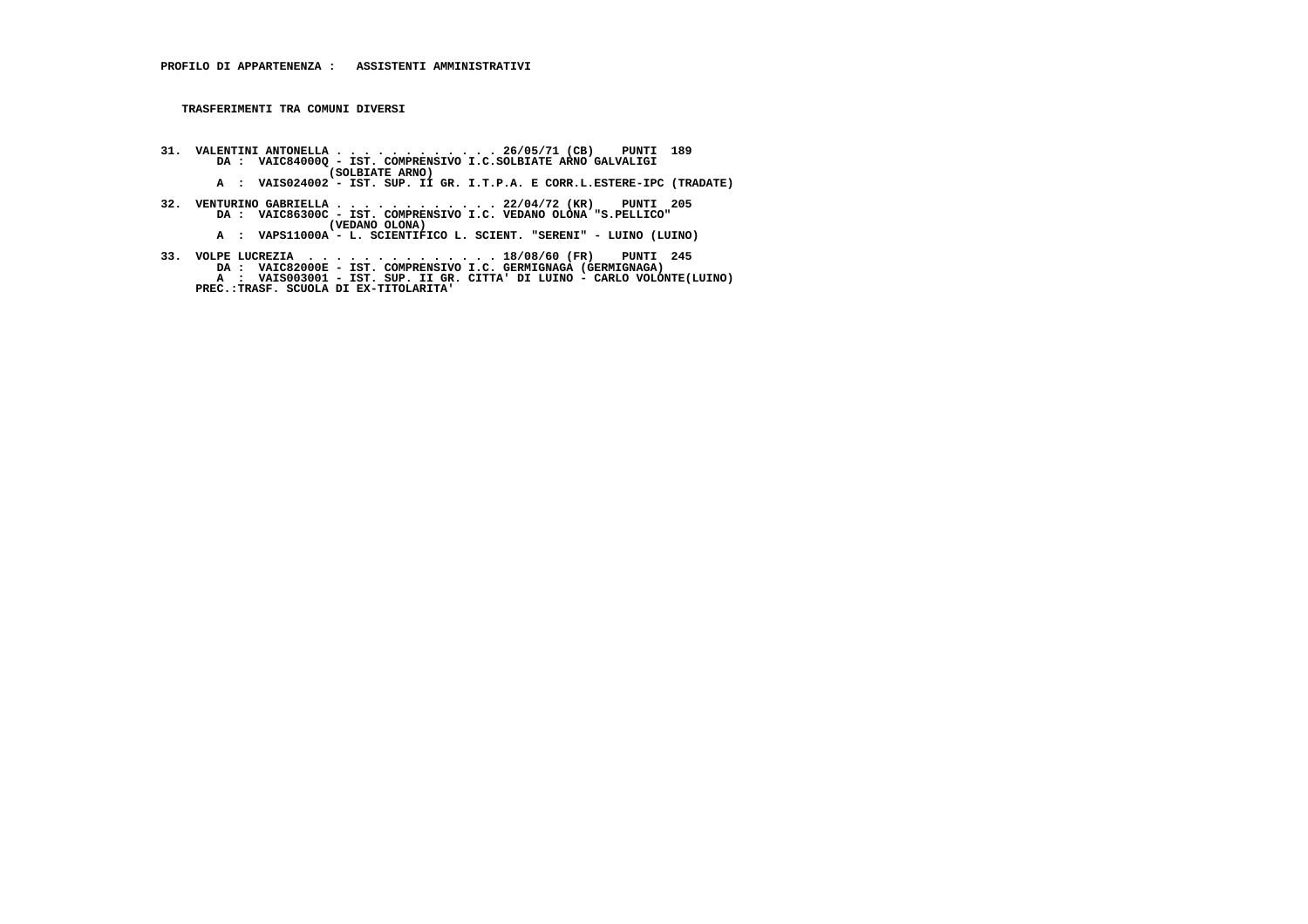**TRASFERIMENTI DA ALTRA PROVINCIA**

- **1. BURGIO LILIANA . . . . . . . . . . . . . . 15/09/74 (CL) PUNTI 298 DA : CLIS00900V IST. SUP. II GR. ANGELO DI ROCCO (CALTANISSETTA) A : VAIC83800Q - IST. COMPRENSIVO I.C. L. DA VINCI SOMMA LOMBARDO (SOMMA LOMBARDO) PRECEDENZA PREVISTA DAL C.C.N.I.**
- **2. CARTELLA GIUSEPPE . . . . . . . . . . . . . 17/08/75 (ME) PUNTI 151 DA : PARH050006 - I.P. ALBERGHIERO F.PAOLO CASCINO (EX III ALBERGH(PALERMO) A : VAIC807004 - IST. COMPRENSIVO I.C. CANTELLO "GIOVANNI XXIII" (CANTELLO) PRECEDENZA PREVISTA DAL C.C.N.I.**
- 3. ESPOSITO LUCIA ................20/11/70 (MI) PUNTI 186<br>DA : MIIC8FP00T IST. COMPRENSIVO I.C. VIA MAFFUCCI/MILANO (MILANO)<br>A : VAIC852002 IST. COMPRENSIVO I.C. UBOLDO " MANZONI" (UBOLDO)
- **4. LO PRESTI ROSETTA . . . . . . . . . . . . . 17/05/66 (AG) PUNTI 433 DA : AGIC82800Q - IST. COMPRENSIVO S. G. BOSCO (CAMPOBELLO DI LICATA) A : VAIC856009 - IST. COMPRENSIVO IC BUSTO A. " G.A BOSSI" (BUSTO ARSIZIO)**
- **5. NAPOLI AGATA . . . . . . . . . . . . . . . 29/07/60 (CT) PUNTI 528 DA : CTPS040009 - L. SCIENTIFICO LS GALILEO GALILEI (CATANIA) A : VAIC81900A - IST. COMPRENSIVO IST.COMP. DI VIGGIU' M. LONGHI (VIGGIU')**
- **6. NATY ANNA MARIA . . . . . . . . . . . . . . 14/07/63 (KR) PUNTI 236 DA : KRIC82300N IST. COMPRENSIVO I .C." FILOTTETE " CIRO MARIN A(CIRO' MARINA)**
- **A : VAIC852002 IST. COMPRENSIVO I.C. UBOLDO " MANZONI" (UBOLDO)**
- **7. NEGRI DONATELLA . . . . . . . . . . . . . . 11/08/62 (MI) PUNTI 154 DA : MIIC8A300D IST. COMPRENSIVO IC DELLA MARGHERITA VIZZOLO P. (VIZZOLO PREDABISSI)**
- **A : VAIC852002 IST. COMPRENSIVO I.C. UBOLDO " MANZONI" (UBOLDO)**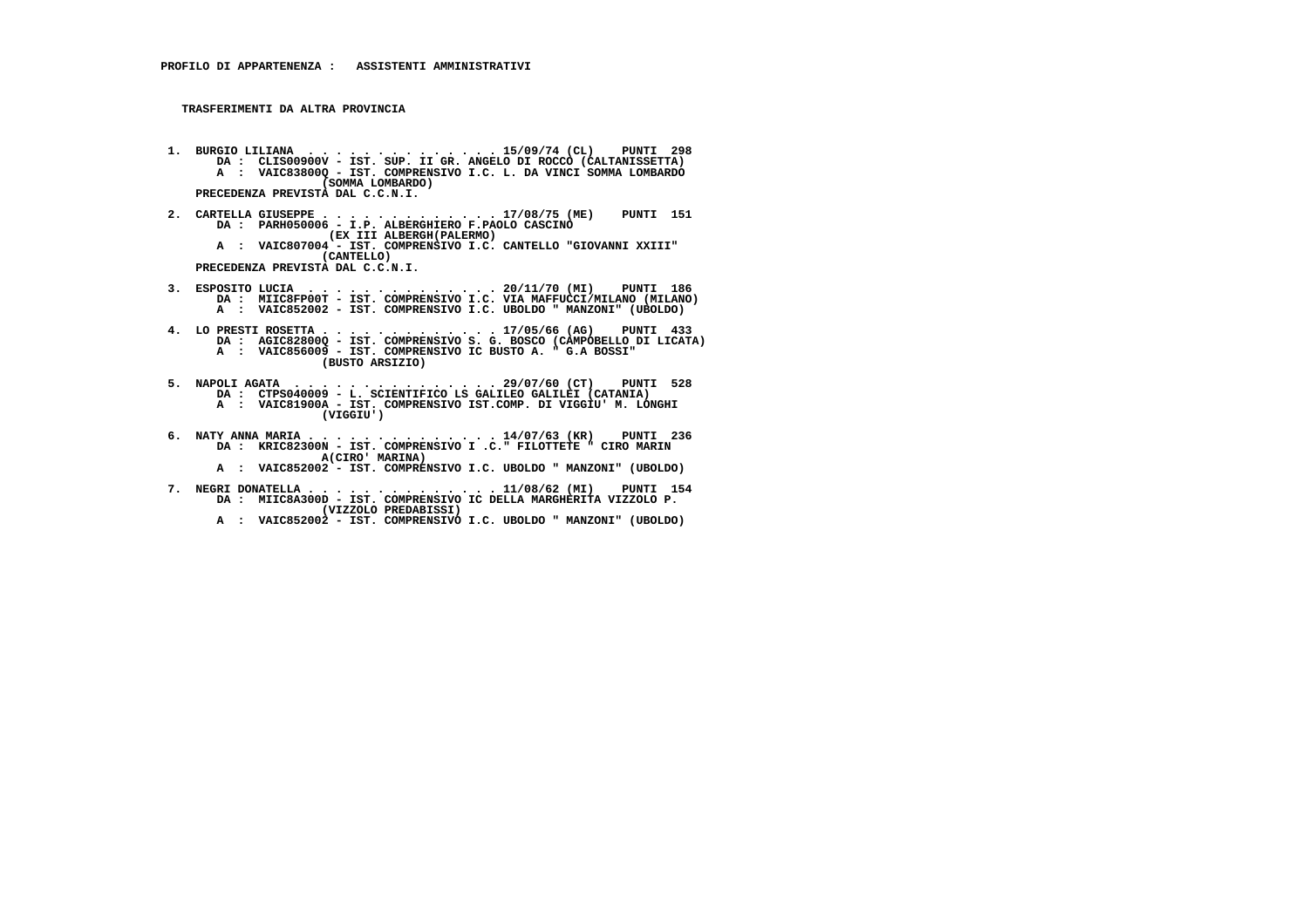## **TRASFERIMENTI DA ALTRA PROVINCIA**

8. RANDISI ROSALIA LINDA . . . . . . . . . . 09/01/73 (AG) PUNTI 193<br>DA : PAIC8A300X - IST. COMPRENSIVO I.C. MORVILLO (MONREALE)<br>A : VAIC86200L - IST. COMPRENSIVO I.C. VENEGONO SUP."G. MARCONI"<br>(VENEGONO SUPERIORE)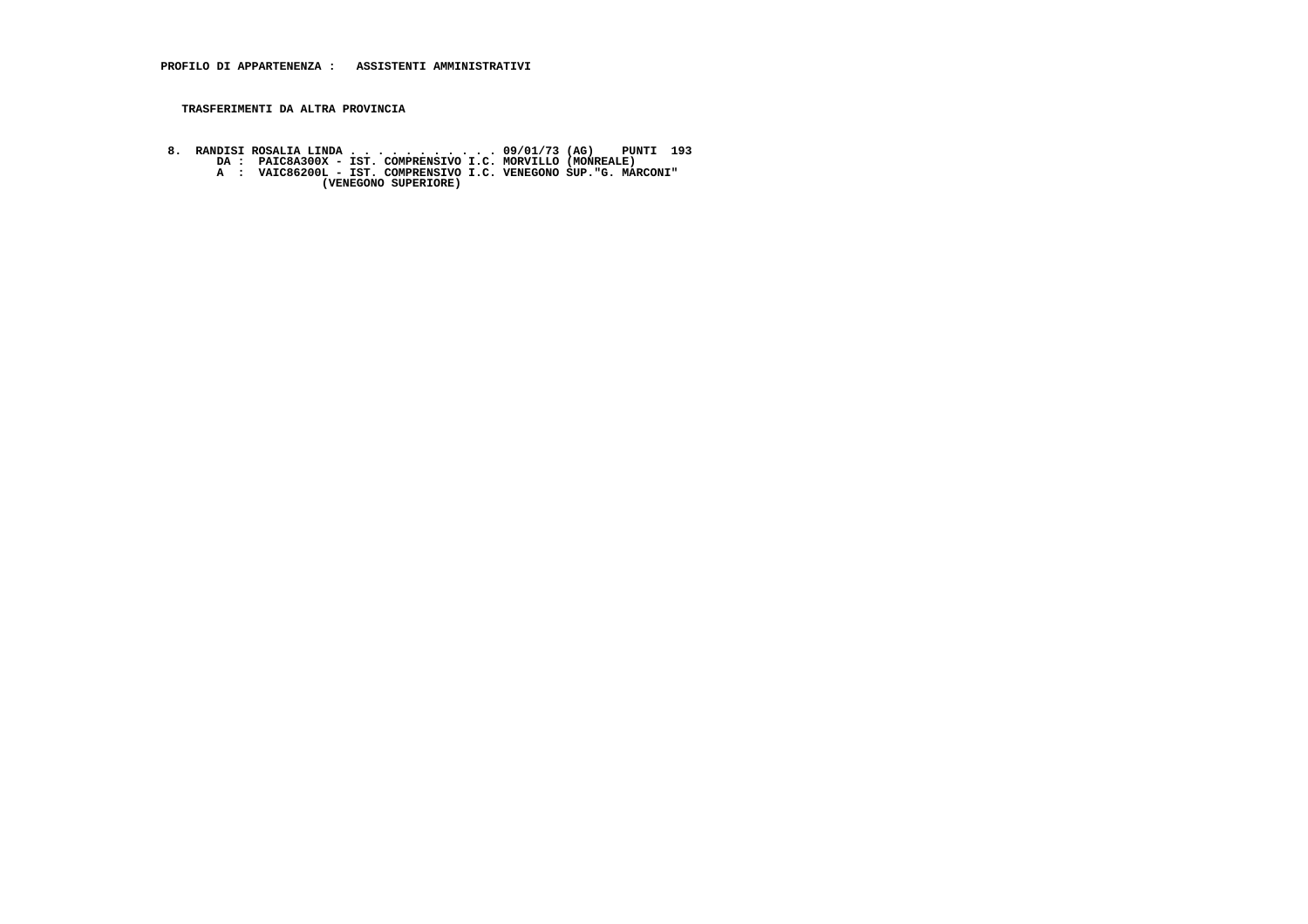```
 1. AUTIERO NICOLA . . . . . . . . . . . . . . 28/04/70 (NA) PUNTI 291 AREE RICHIESTE :
AR02 - ELETTRONICA ED ELETTROTECNICA. - - -
DA : VAIS02100E - IST. SUP. II GR. I.I.S. GADDA ROSSELLI (GALLARATE) A : VAIS001009 - IST. SUP. II GR. ISTITUTO ISTRUZIONE SUPERIORE (GALLARATE)
SU : AR02 - ELETTRONICA ED ELETTROTECNICA 2. CARONIA PATRIZIA . . . . . . . . . . . . . 06/12/75 (TP) PUNTI 111 AREE RICHIESTE : AR08 - FISICA.
AR11 - METALLURGICO - MINERARIA. AR23 - CHIMICA.
AR38 - AGROINDUSTRIALE.
DA : VATF020006 - I.T. INDUSTRIALE I.T.I.S "RIVA" - SARONNO (SARONNO)
A : VAPC040006 - L. CLASSICO LIC. CLASSICO "LEGNANI" - SARON(SARONNO) SU : AR08 - FISICA 3. LO PINTO GIUSEPPE . . . . . . . . . . . . . 23/08/86 (TP) PUNTI 87 AREE RICHIESTE :
AR02 - ELETTRONICA ED ELETTROTECNICA. AR08 - FISICA. - -
DA : VAIS02100E - IST. SUP. II GR. I.I.S. GADDA ROSSELLI (GALLARATE) A : VAIS008004 - IST. SUP. II GR. ISIS ANDREA PONTI (GALLARATE) SU : AR02 - ELETTRONICA ED ELETTROTECNICA 4. OLIVERIO CARMELO . . . . . . . . . . . . . 12/08/66 (RC) PUNTI 119 AREE RICHIESTE :
AR02 - ELETTRONICA ED ELETTROTECNICA. AR08 - FISICA. - -
DA : VAIS01300G - IST. SUP. II GR. "F. DAVERIO - N. CASULA" (VARESE)
A : VAPM01000E - IST. MAGISTRALE LICEO STATALE "A. MANZONI" - VA(VARESE) SU : AR02 - ELETTRONICA ED ELETTROTECNICA
```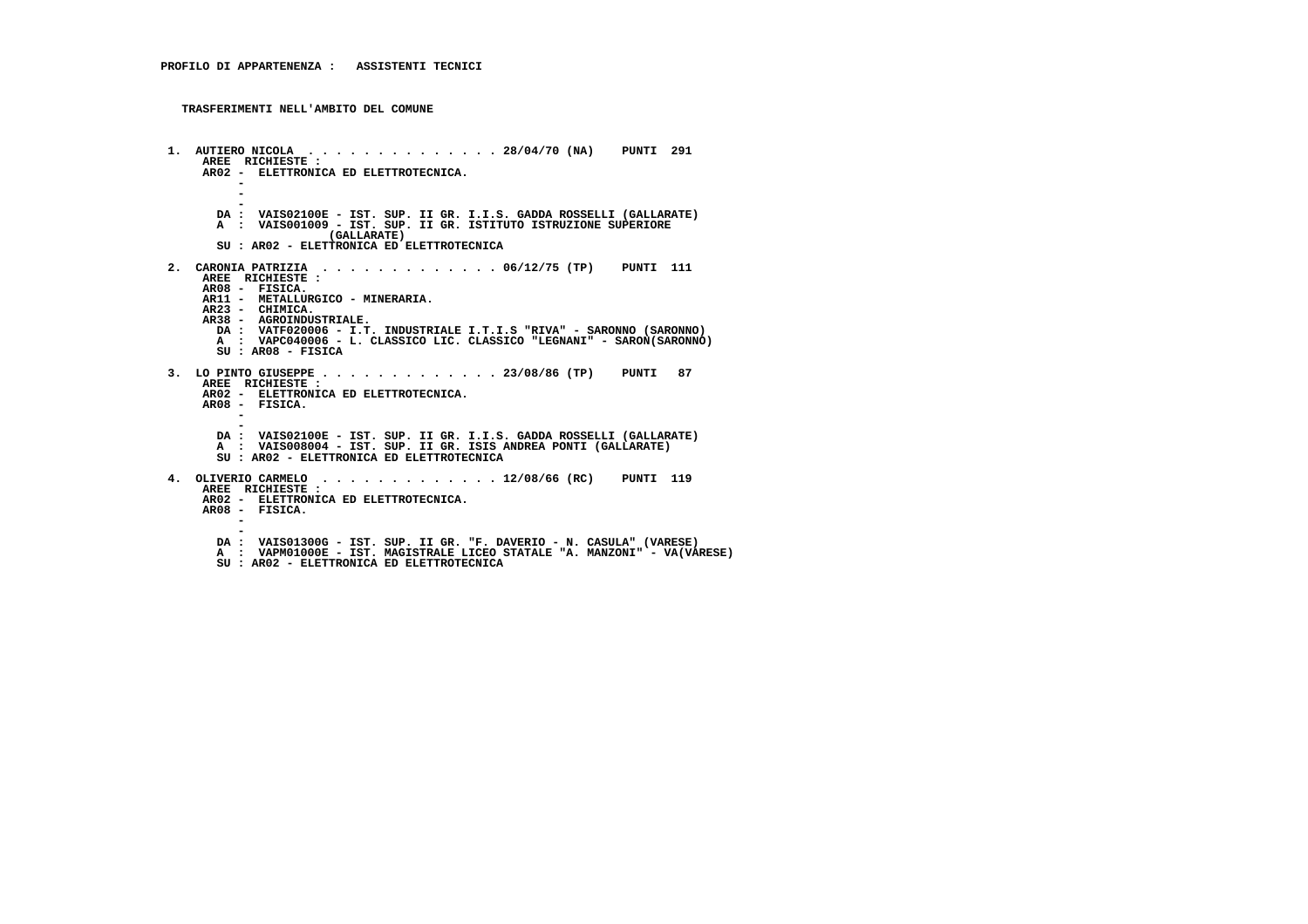```
 5. VERDERAME IGNAZIO . . . . . . . . . . . . . 18/06/68 (MI) PUNTI 324 AREE RICHIESTE :
AR02 - ELETTRONICA ED ELETTROTECNICA.
AR08 - FISICA.
AR10 - EDILE.
-
DA : VAIS023006 - IST. SUP. II GR. I.S.I.S. "GIOVANNI FALCONE" (GALLARATE)
A : VAIS001009 - IST. SUP. II GR. ISTITUTO ISTRUZIONE SUPERIORE (GALLARATE)
SU : AR02 - ELETTRONICA ED ELETTROTECNICA 6. ZANZI FABRIZIO . . . . . . . . . . . . . . 17/03/71 (VA) PUNTI 292 AREE RICHIESTE :
AR02 - ELETTRONICA ED ELETTROTECNICA. -\sim - -
DA : VAPC040006 - L. CLASSICO LIC. CLASSICO "LEGNANI" - SARON(SARONNO) A : VARI04000E - I.P.I. ARTIGIANATO I.P.S.I.A. "ANTONIO PARMA" - SA (SARONNO)
SU : AR02 - ELETTRONICA ED ELETTROTECNICA
```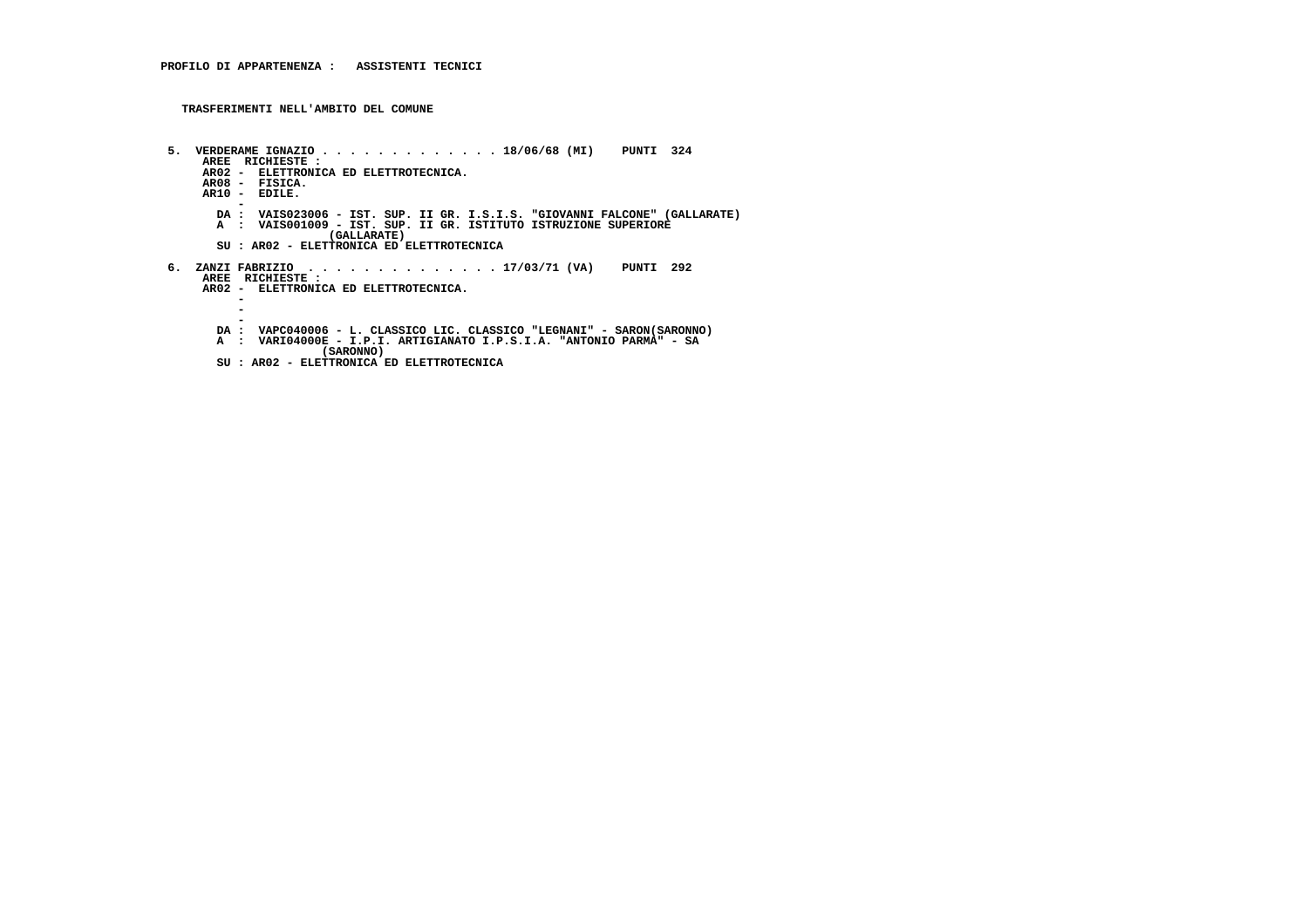```
 1. ARTUSO FAUSTO . . . . . . . . . . . . . . . 24/04/75 (VV) PUNTI 126 AREE RICHIESTE :
AR02 - ELETTRONICA ED ELETTROTECNICA.
AR08 - FISICA. -
-
DA : VAIS023006 - IST. SUP. II GR. I.S.I.S. "GIOVANNI FALCONE" (GALLARATE)
A : VAIS01300G - IST. SUP. II GR. "F. DAVERIO - N. CASULA" (VARESE) SU : AR02 - ELETTRONICA ED ELETTROTECNICA 2. MORELLI TIZIANO . . . . . . . . . . . . . . 01/07/57 (LT) PUNTI 638 AREE RICHIESTE :
AR02 - ELETTRONICA ED ELETTROTECNICA. - - -
DA : VAPM01000E - IST. MAGISTRALE LICEO STATALE "A. MANZONI" - VA(VARESE) A : VAIS01800P - IST. SUP. II GR. "JOHN M. KEYNES" (GAZZADA SCHIANNO) SU : AR02 - ELETTRONICA ED ELETTROTECNICA 3. SCROPPO MARIO . . . . . . . . . . . . . . . 01/11/57 (CT) PUNTI 171 AREE RICHIESTE :
AR01 - MECCANICA. AR08 - FISICA. - -
DA : VAEE000VM8 - PROVINCIA DI VARESE
A : VAIS01700V - IST. SUP. II GR. ISAAC NEWTON (VARESE) SU : AR01 - MECCANICA
```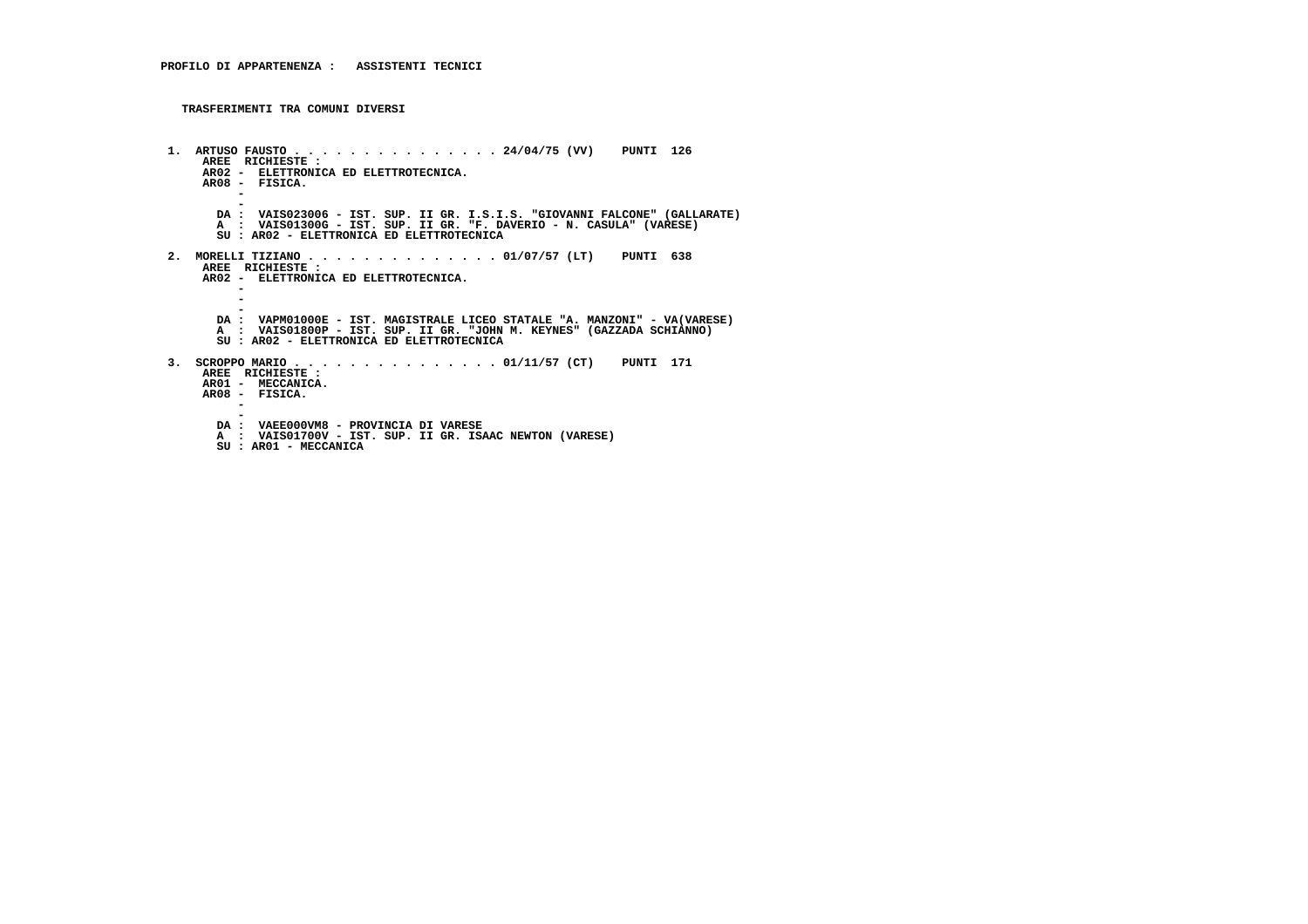**TRASFERIMENTI DA ALTRA PROVINCIA**

 **1. PANTALEO VINCENZO . . . . . . . . . . . . . 24/04/73 (TP) PUNTI 141 AREE RICHIESTE : AR02 - ELETTRONICA ED ELETTROTECNICA. AR08 - FISICA. -** $\sim$  **- DA : COPM02000B - IST. MAGISTRALE LICEO TERESA CICERI (COMO) A : VAIS01200Q - IST. SUP. II GR. "E. STEIN" (GAVIRATE) SU : AR08 - FISICA**

- 
-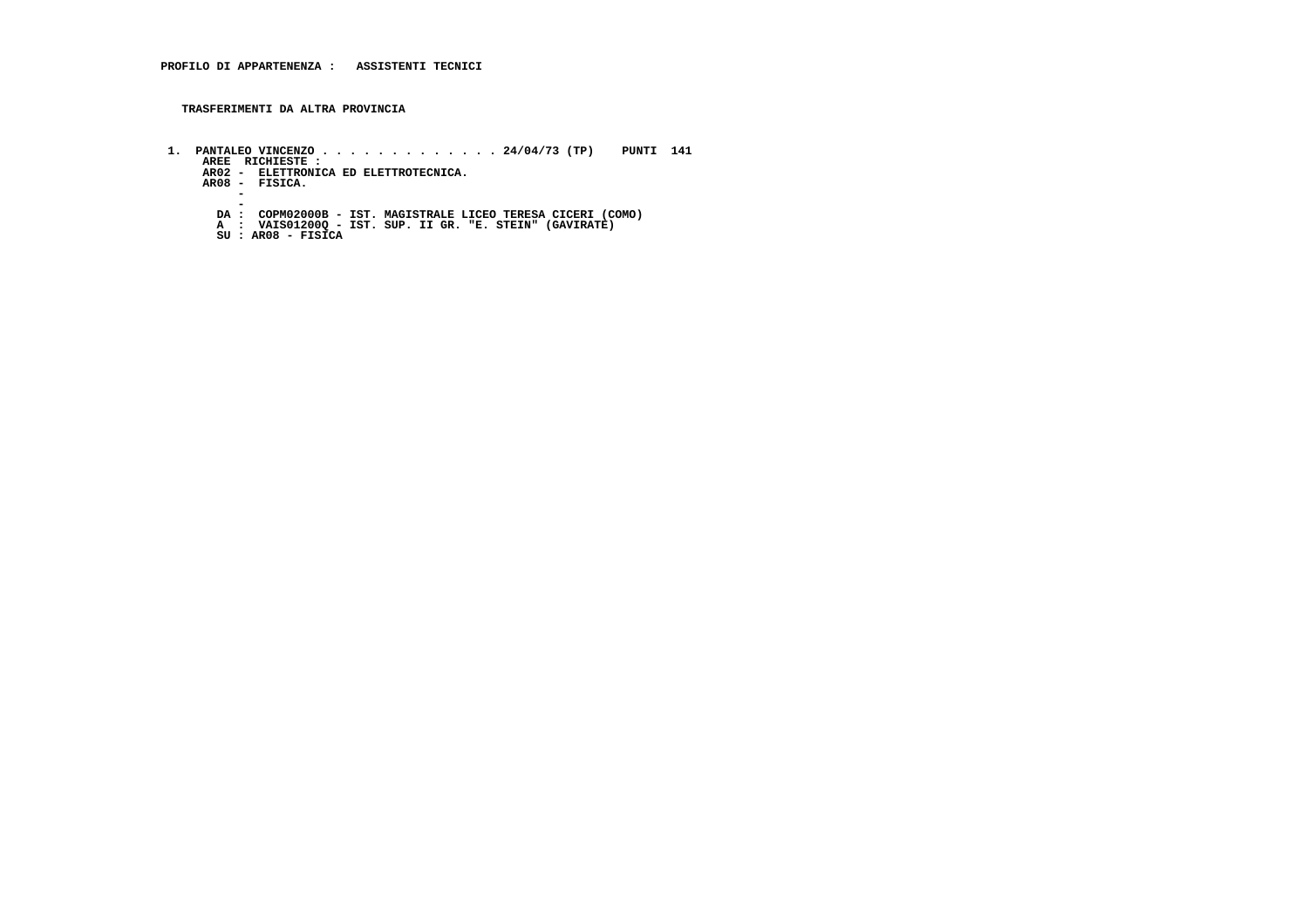**PROFILO DI APPARTENENZA : ASSISTENTI TECNICI**

 **PASSAGGI DI PROFILO**

## **TRASFERIMENTI NELL'AMBITO DELLA PROVINCIA**

 **1. FARINA MARIO . . . . . . . . . . . . . . . 07/04/72 (CS) PUNTI 107 DA : VAIS023006 - IST. SUP. II GR. I.S.I.S. "GIOVANNI FALCONE" (GALLARATE) A : VAIC87600E - IST. COMPRENSIVO I.C. GALLARATE "DE AMICIS" (GALLARATE)**

 **AL PROFILO DI : ASSISTENTI AMMINISTRATIVI**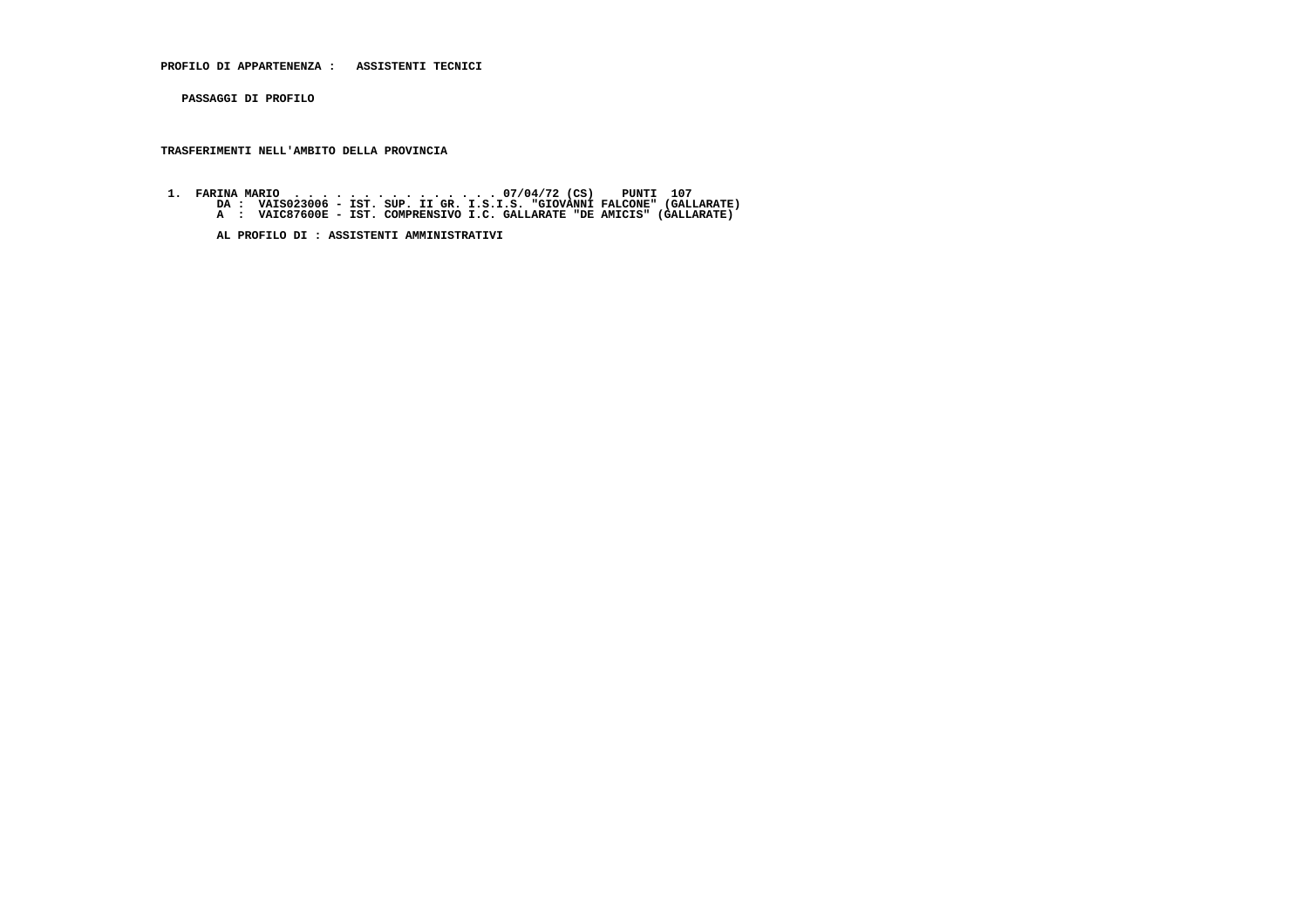- **1. ANNUNZIATA PALMINA PASQUALINA . . . . . . . 03/04/55 (SA) PUNTI 311 DA : VATD08000G I.T. COMMERCIALE I.T.C. "GINO ZAPPA" SARONNO (SARONNO) A : VAPC040006 - L. CLASSICO LIC. CLASSICO "LEGNANI" - SARON(SARONNO)**
- **2. AQUINO ANGELA . . . . . . . . . . . . . . . 26/02/79 (VA) PUNTI 172 DA : VAIS01700V - IST. SUP. II GR. ISAAC NEWTON (VARESE) A : VAPS03000P - L. SCIENTIFICO L. SCIENT. "G. FERRARIS" - VARE(VARESE)**
- **3. BALBI MARIA . . . . . . . . . . . . . . . . 23/10/66 (NA) PUNTI 146 DA : VAPC040006 L. CLASSICO LIC. CLASSICO "LEGNANI" SARON(SARONNO) A : VARI04000E - I.P.I. ARTIGIANATO I.P.S.I.A. "ANTONIO PARMA" - SA (SARONNO)**
- **4. BONURA ROSARIA . . . . . . . . . . . . . . 13/01/57 (CT) PUNTI 599 DA : VAIC87500P IST. COMPRENSIVO I.C. GALLARATE "CARDANO -LEGA" (GALLARATE)**
- **A : VAIC87600E IST. COMPRENSIVO I.C. GALLARATE "DE AMICIS" (GALLARATE)**
- **5. BRENDANI PIERO . . . . . . . . . . . . . . 30/05/69 (GE) PUNTI 168 DA : VAIS01300G IST. SUP. II GR. "F. DAVERIO N. CASULA" (VARESE) A : VARC02000L - I.P. SERVIZI COMM. I.P.S.S.C.T. "L.EINAUDI" - VA R(VARESE)**
- **6. CURSANO MICHELE . . . . . . . . . . . . . . 29/10/77 (LE) PUNTI 165 DA : VAIS023006 IST. SUP. II GR. I.S.I.S. "GIOVANNI FALCONE" (GALLARATE) A : VAIS02100E - IST. SUP. II GR. I.I.S. GADDA ROSSELLI (GALLARATE)**
- **7. D'ALESIO VINCENZO . . . . . . . . . . . . . 05/02/68 (CE) PUNTI 664 DA : VAIC87600E IST. COMPRENSIVO I.C. GALLARATE "DE AMICIS" (GALLARATE) A : VAIS02100E - IST. SUP. II GR. I.I.S. GADDA ROSSELLI (GALLARATE)**
- **8. FRANCESCHINO ROSALBA . . . . . . . . . . . 24/02/57 (CT) PUNTI 258 DA : VAIC82100A - IST. COMPRENSIVO I.C. "B.LUINI" LUINO (LUINO) A : VAPS11000A - L. SCIENTIFICO L. SCIENT. "SERENI" - LUINO (LUINO)**
- **9. GATTO DONADUCCIO . . . . . . . . . . . . . 07/03/54 (EE) PUNTI 636 DA : VATD08000G I.T. COMMERCIALE I.T.C. "GINO ZAPPA" SARONNO (SARONNO) A : VAIC849006 - IST. COMPRENSIVO I.C. SARONNO " DA VINCI" (SARONNO)**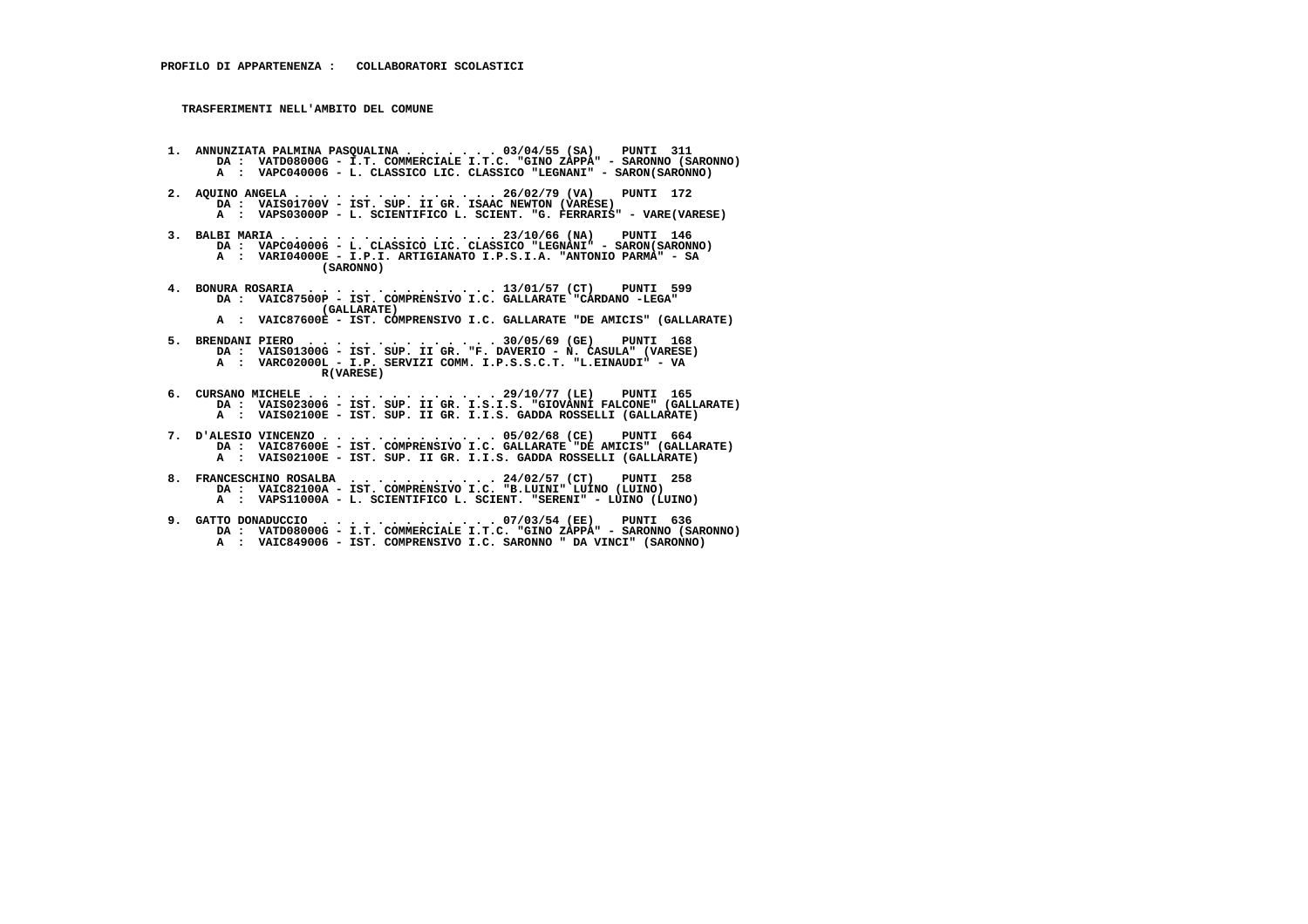**10. INVERNIZZI FRANCA . . . . . . . . . . . . . 14/09/69 (VA) PUNTI 172 DA : VAIC849006 - IST. COMPRENSIVO I.C. SARONNO " DA VINCI" (SARONNO) A : VATD08000G - I.T. COMMERCIALE I.T.C. "GINO ZAPPA" - SARONNO (SARONNO)**

- **11. LATIANI MERI CATIA . . . . . . . . . . . . 09/09/58 (VA) PUNTI 794 DA : VATD08000G - I.T. COMMERCIALE I.T.C. "GINO ZAPPA" - SARONNO (SARONNO) A : VAPC040006 - L. CLASSICO LIC. CLASSICO "LEGNANI" - SARON(SARONNO)**
- **12. LIUNI EMMA . . . . . . . . . . . . . . . . 03/10/64 (PZ) PUNTI 98 DA : VAIC87600E IST. COMPRENSIVO I.C. GALLARATE "DE AMICIS" (GALLARATE) A : VAIC87700A - IST. COMPRENSIVO I.C. GALLARATE "PONTI" (GALLARATE)**
- **13. MACCHIONE GRAZIELLA MARIA . . . . . . . . . 30/04/68 (CZ) PUNTI 104 DA : VAIC84700E IST. COMPRENSIVO I.C. SARONNO "I.MILITI " (SARONNO) A : VATD08000G - I.T. COMMERCIALE I.T.C. "GINO ZAPPA" - SARONNO (SARONNO)**
- **14. MAINO BARBARA . . . . . . . . . . . . . . . 05/08/69 (VA) PUNTI 185 DA : VATD02000X I.T. COMMERCIALE "E.TOSI" (BUSTO ARSIZIO) A : VARC030007 - I.P. SERVIZI COMM. I.P.S.S.C.T. "P.VERRI" -BUSTO A (BUSTO ARSIZIO)**
- **15. MARZANO STEFANIA . . . . . . . . . . . . . 26/12/69 (RC) PUNTI 101 DA : VAIC872007 IST. COMPRENSIVO IC VARESE 3 VIDOLETTI (VARESE) A : VARC02000L - I.P. SERVIZI COMM. I.P.S.S.C.T. "L.EINAUDI" - VA R(VARESE)**
- **16. OCCHIPINTI GIOVANNI . . . . . . . . . . . . 18/10/61 (RG) PUNTI 447 DA : VAIS02100E IST. SUP. II GR. I.I.S. GADDA ROSSELLI (GALLARATE) A : VAIS023006 - IST. SUP. II GR. I.S.I.S. "GIOVANNI FALCONE" (GALLARATE)**
- **17. PANUCCIO CARMELA . . . . . . . . . . . . . 29/09/69 (RC) PUNTI 120 DA : VAIC87400V IST. COMPRENSIVO I.C VARESE 5"DANTE ALIGHIERI" (VARESE) A : VAIS01300G - IST. SUP. II GR. "F. DAVERIO - N. CASULA" (VARESE)**
- **18. PASELLO TIZIANA . . . . . . . . . . . . . . 09/11/59 (RO) PUNTI 268 DA : VAIS008004 - IST. SUP. II GR. ISIS ANDREA PONTI (GALLARATE) A : VAIS001009 - IST. SUP. II GR. ISTITUTO ISTRUZIONE SUPERIORE (GALLARATE)**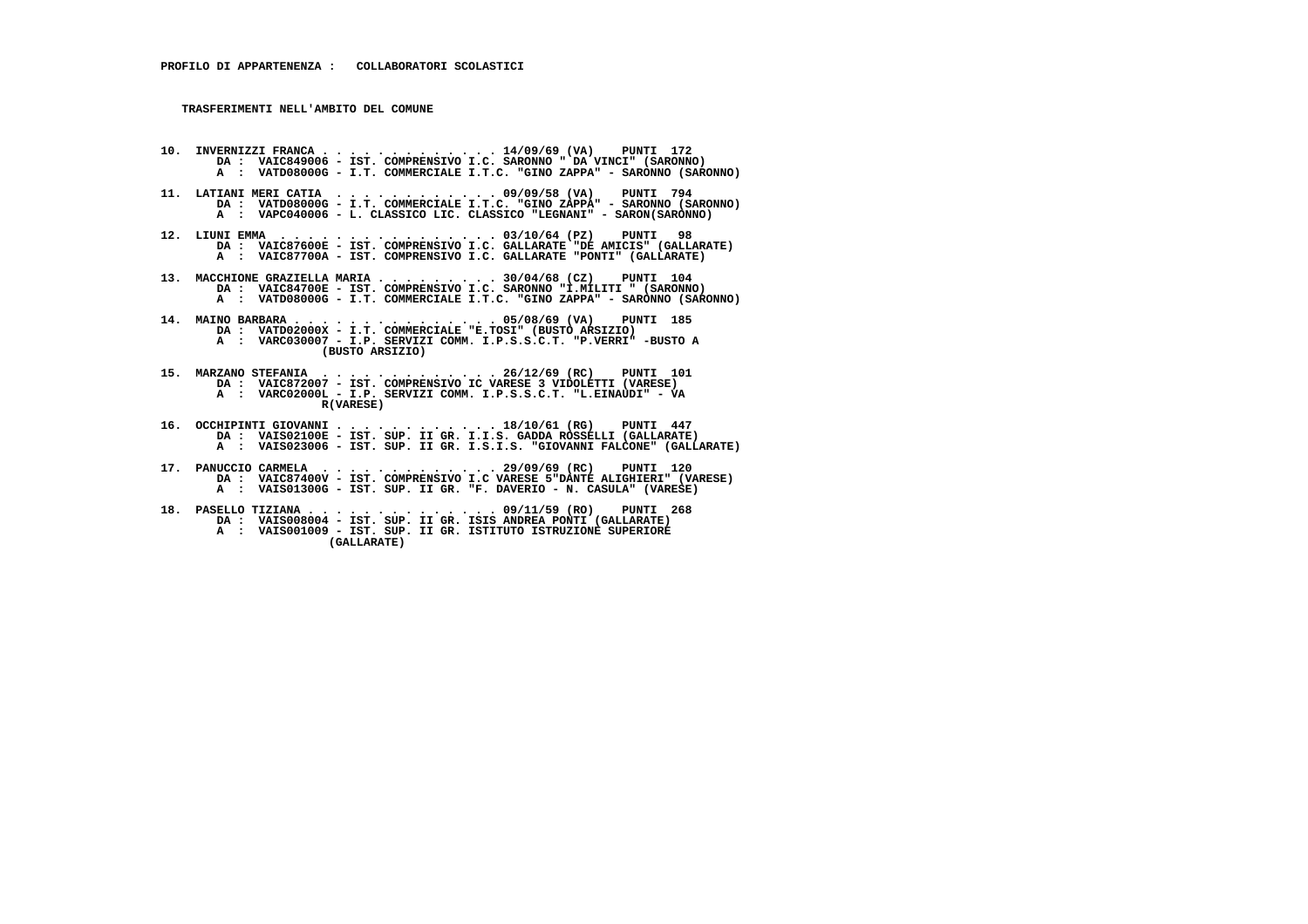- **19. RAIMONDO ANTONELLA . . . . . . . . . . . . 24/03/60 (VA) PUNTI 140 DA : VACT70300N CENTRO TERRIT. E.D.A. CASSANO M.ALIGHIERI (CASSANO MAGNAGO) A : VAIC86700Q - IST. COMPRENSIVO I.C. CASSANO M."D. ALIGHIERI" (CASSANO MAGNAGO)**
- **20. SANTANGELO ANTONELLA . . . . . . . . . . . 29/04/57 (TP) PUNTI 167 DA : VAIS01700V IST. SUP. II GR. ISAAC NEWTON (VARESE) A : VAPC020001 L. CLASSICO ERNESTO CAIROLI VARESE (VARESE)**
- 21. SIGNORI ROSELLA . . . . . . . . . . . . . 13/08/59 (GR) PUNTI 538<br>DA : VAPMO1000E IST. MAGISTRALE LICEO STATALE "A. MANZONI" VA(VARESE)<br>A : VAISO1300G IST. SUP. II GR. "F. DAVERIO N. CASULA" (VARESE)
- **22. VELLA PATRIZIA . . . . . . . . . . . . . . 20/01/79 (AG) PUNTI 166 DA : VAPS01000D L. SCIENTIFICO LICEO SCIENTIFICO "TOSI" BUST (BUSTO ARSIZIO)**
- **A : VATD02000X I.T. COMMERCIALE "E.TOSI" (BUSTO ARSIZIO)**
- **23. VELOTTI CARMELA . . . . . . . . . . . . . . 18/03/66 (NA) PUNTI 284 DA : VAIS008004 IST. SUP. II GR. ISIS ANDREA PONTI (GALLARATE) A : VAIS02100E - IST. SUP. II GR. I.I.S. GADDA ROSSELLI (GALLARATE)**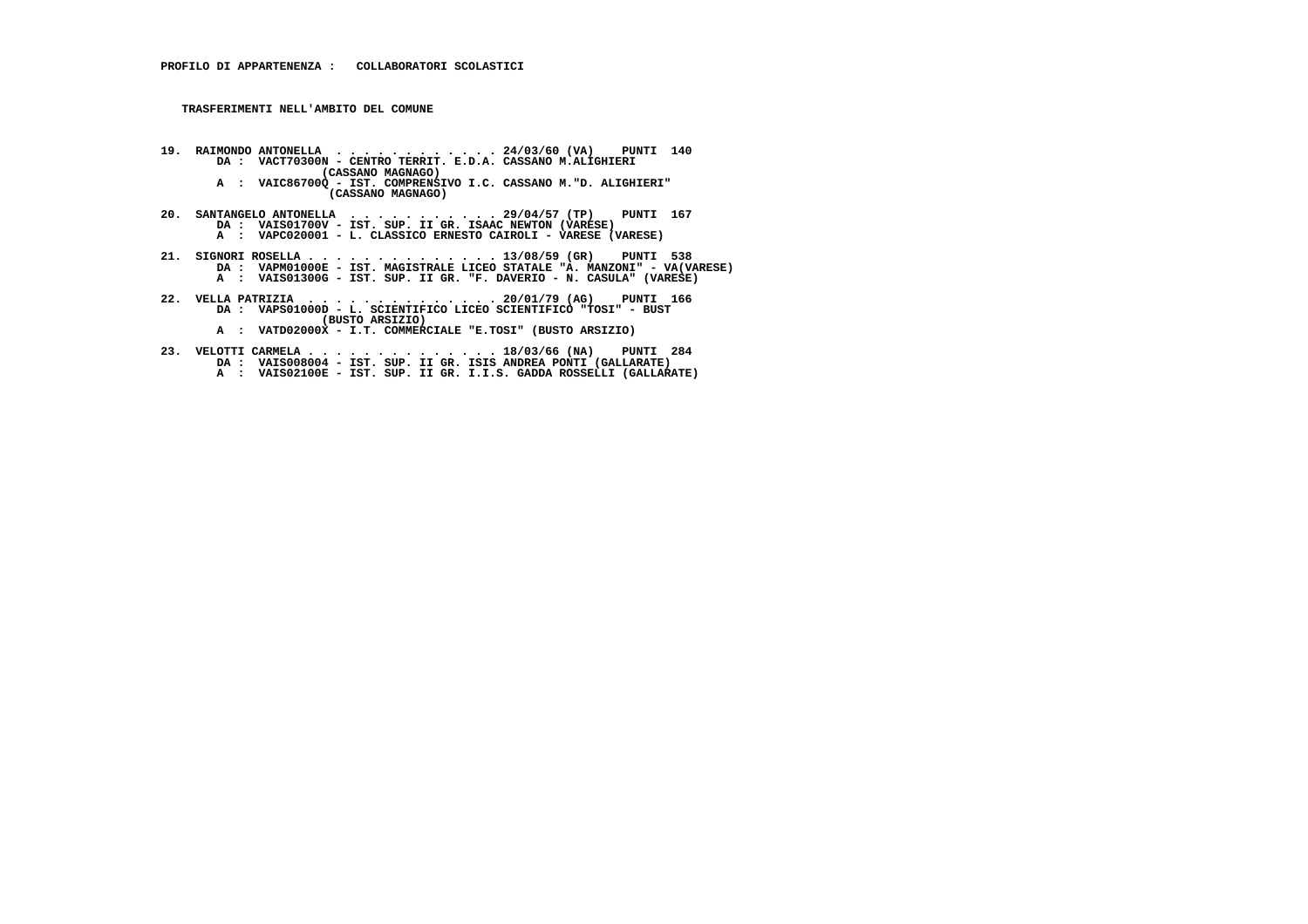- **1. ALARIO MARIA . . . . . . . . . . . . . . . 12/02/69 (PA) PUNTI 136 DA : VAIC81700P IST. COMPRENSIVO I.C. CASTELLANZA (CASTELLANZA) A : VAIC85400N - IST. COMPRENSIVO I.C. GORLA MINORE "G.PARINI" (GORLA MINORE)**
- **2. ARRIGUCCI IVANA . . . . . . . . . . . . . . 10/06/62 (SI) PUNTI 494 DA : VAIC835008 IST. COMPRENSIVO I.C.MORNAGO G.PASCOLI (MORNAGO) A : VAIC83800Q - IST. COMPRENSIVO I.C. L. DA VINCI SOMMA LOMBARDO (SOMMA LOMBARDO)**
- **3. BALESTRA GIUSEPPE . . . . . . . . . . . . . 08/10/67 (VA) PUNTI 198 DA : VAIC827009 IST. COMPRENSIVO I.C. GEMONIO "E. CURTI" (GEMONIO) A : VAIC828005 IST. COMPRENSIVO I.C. CARAVATE "G.A.FRATTINI" (CARAVATE)**
- **4. BERNIERI MARIA ANTONIETTA . . . . . . . . . 27/12/56 (VA) PUNTI 156 DA : VAIC84000Q IST. COMPRENSIVO I.C.SOLBIATE ARNO GALVALIGI (SOLBIATE ARNO) A : VAIC80900Q - IST. COMPRENSIVO I.C. LONATE CEP."S. D'ACQUISTO"**
	- **(LONATE CEPPINO)**
- **5. CAPUTO DOMENICO . . . . . . . . . . . . . . 25/11/63 (PZ) PUNTI 164 DA : VARC030007 I.P. SERVIZI COMM. I.P.S.S.C.T. "P.VERRI" -BUSTO A (BUSTO ARSIZIO)**
- **A : VAIS023006 IST. SUP. II GR. I.S.I.S. "GIOVANNI FALCONE" (GALLARATE)**
	-
- **6. CASAFINA TULLIA . . . . . . . . . . . . . . 11/11/76 (BA) PUNTI 42 DA : VAIC82500N IST. COMPRENSIVO I.C. MESENZANA "D. ZURETTI" (MESENZANA) A : VAIC822006 - IST. COMPRENSIVO I.C. MARCHIROLO GIOVANNI XXIII**
	- **(MARCHIROLO)**
- **7. CAVALCANTE MARIA CARMELA . . . . . . . . . 10/09/64 (MT) PUNTI 256 DA : VASL01000A L. ARTISTICO L. ART. "CANDIANI" BUSTO ARSI (BUSTO ARSIZIO)**
- **A : VAIC84600P IST. COMPRENSIVO I.C. SOLBIATE OLONA "A. MORO" (SOLBIATE OLONA)**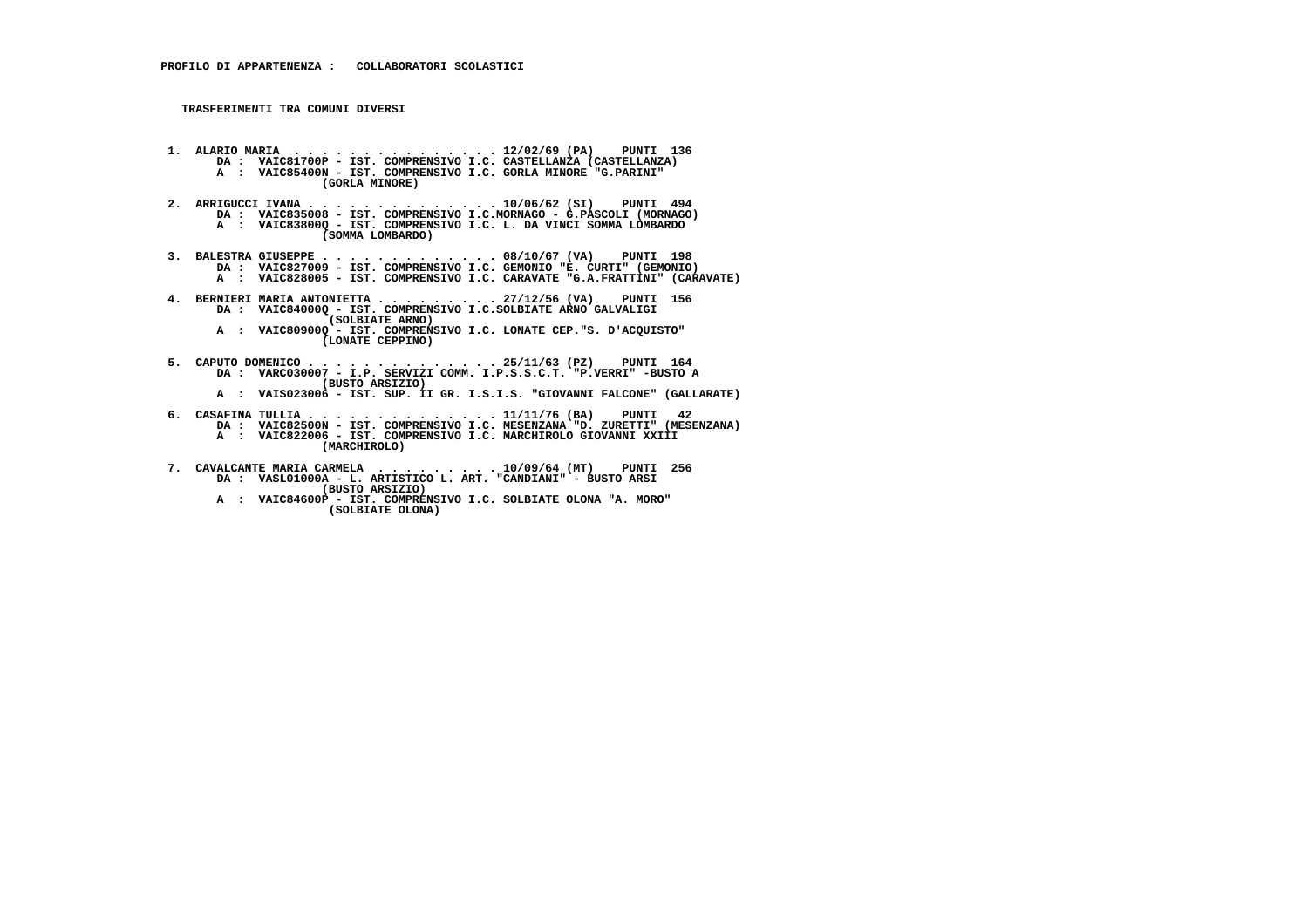**8. CHIARA LUIGINA . . . . . . . . . . . . . . 16/11/67 (AG) PUNTI 107 DA : VAIC80900Q - IST. COMPRENSIVO I.C. LONATE CEP."S. D'ACQUISTO" (LONATE CEPPINO) A : VAIC84200B - IST. COMPRENSIVO I.C. CASTIGLIONE OLONA (CASTIGLIONE OLONA) PRECEDENZA PREVISTA DAL C.C.N.I.**

- **9. D'URSO FILIPPA . . . . . . . . . . . . . . 28/06/49 (CT) PUNTI 184 DA : VAIC82000E IST. COMPRENSIVO I.C. GERMIGNAGA (GERMIGNAGA) A : VAIC82100A - IST. COMPRENSIVO I.C. "B.LUINI" LUINO (LUINO)**
- **10. DE SANTIS GIOVANNI . . . . . . . . . . . . 04/04/66 (BA) PUNTI 232 DA : VAIC831001 IST. COMPRENSIVO I.C. MALNATE "N.SAURO" (MALNATE) A : VAIC807004 - IST. COMPRENSIVO I.C. CANTELLO "GIOVANNI XXIII" (CANTELLO)**
- **11. FIORI GIUSEPPINA . . . . . . . . . . . . . 27/12/53 (CA) PUNTI 237 DA : VAIC83400C IST. COMPRENSIVO I.C. VERGIATE (VERGIATE) A : VAIS00900X - IST. SUP. II GR. "CARLO ALBERTO DALLA CHIESA" (SESTO CALENDE)**
- **12. FORTINO VALENTINA . . . . . . . . . . . . . 14/06/77 (VA) PUNTI 150 DA : VAIC865004 IST. COMPRENSIVO I.C. CASORATE S. "TOSCANINI" (CASORATE SEMPIONE)**
- **A : VAIC83400C IST. COMPRENSIVO I.C. VERGIATE (VERGIATE)**
- **13. GARRIPOLI ROSINA . . . . . . . . . . . . . 13/12/60 (PZ) PUNTI 137 DA : VACT700006 CENTRO TERRIT. E.D.A.BUSTO A. ITC "TOSI" (BUSTO ARSIZIO) A : VAIS01900E - IST. SUP. II GR. C. FACCHINETTI (CASTELLANZA)**
- **14. GATTI ORNELLA . . . . . . . . . . . . . . . 28/04/59 (VA) PUNTI 732 DA : VAIS01100X IST. SUP. II GR. "DON MILANI" (TRADATE) A : VAIC84000Q - IST. COMPRENSIVO I.C.SOLBIATE ARNO GALVALIGI (SOLBIATE ARNO)**
- **15. GIUNTA STEFANIA . . . . . . . . . . . . . . 09/06/68 (VA) PUNTI 148 DA : VAIC83400C IST. COMPRENSIVO I.C. VERGIATE (VERGIATE)**
- **A : VAIC835008 IST. COMPRENSIVO I.C.MORNAGO G.PASCOLI (MORNAGO)**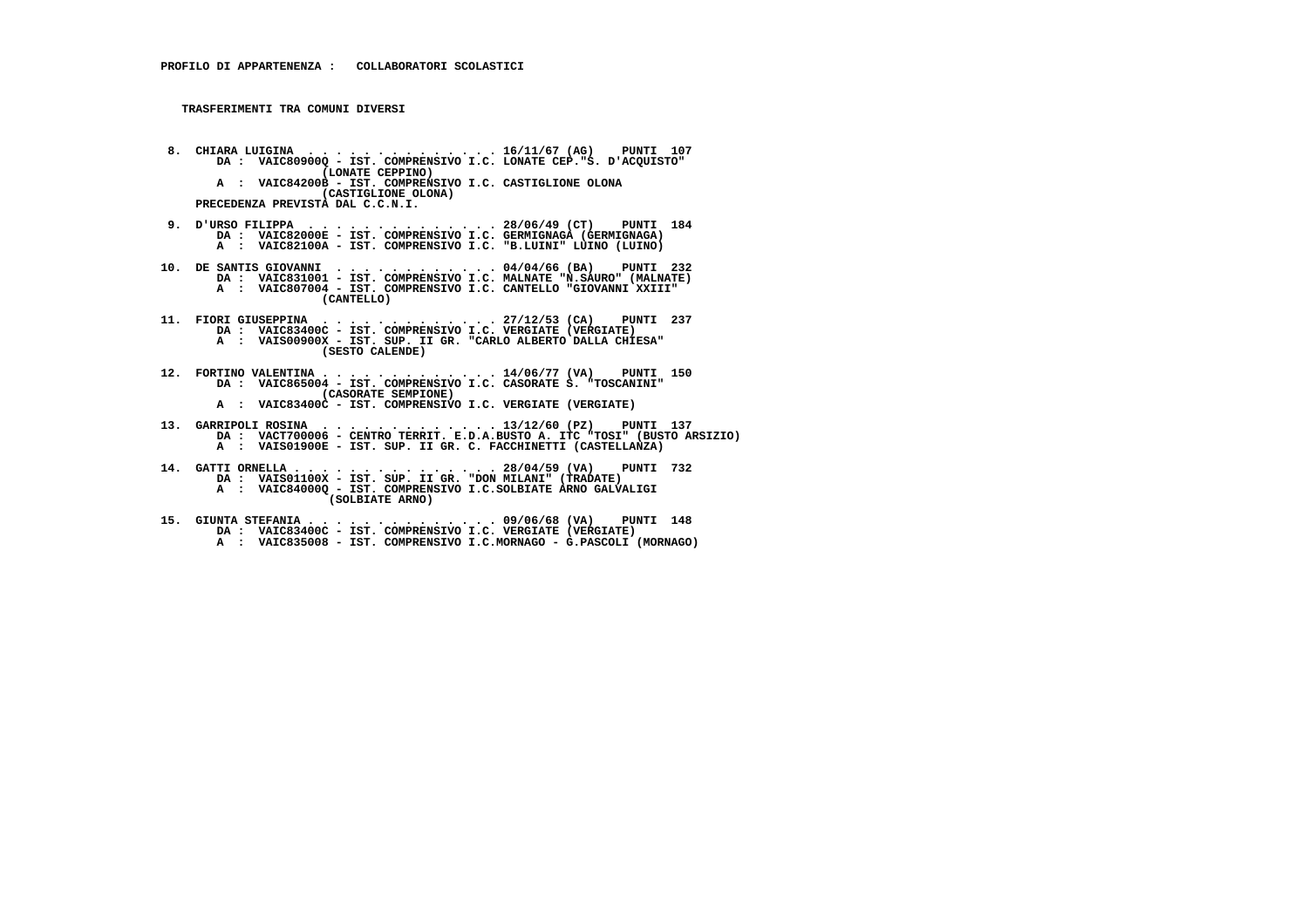- **16. IULIANO MARIA STELLA . . . . . . . . . . . 15/09/67 (BN) PUNTI 118 DA : VAIS023006 IST. SUP. II GR. I.S.I.S. "GIOVANNI FALCONE" (GALLARATE) A : VAIC87100B - IST. COMPRENSIVO IC VARESE 4 "A.FRANK " (VARESE)**
	- **17. LAMONICA ANNA . . . . . . . . . . . . . . . 09/06/57 (PZ) PUNTI 129 DA : VAIC86700Q - IST. COMPRENSIVO I.C. CASSANO M."D. ALIGHIERI" (CASSANO MAGNAGO)**
- **A : VAIS008004 IST. SUP. II GR. ISIS ANDREA PONTI (GALLARATE)**
- **18. LIGUORI MARIA . . . . . . . . . . . . . . . 08/02/78 (MI) PUNTI 124 DA : VAIC80900Q IST. COMPRENSIVO I.C. LONATE CEP."S. D'ACQUISTO" (LONATE CEPPINO)**
- **A : VAIC87600E IST. COMPRENSIVO I.C. GALLARATE "DE AMICIS" (GALLARATE)**
- **19. LOVISI ANTONIO . . . . . . . . . . . . . . 20/02/56 (SA) PUNTI 524 DA : VAIC814007 IST. COMPRENSIVO I.C. TRADATE "GALILEO GALILEI" (TRADATE) A : VAIC86300C - IST. COMPRENSIVO I.C. VEDANO OLONA "S.PELLICO" (VEDANO OLONA)**
- **20. LUCARIELLO SORAYA . . . . . . . . . . . . . 22/11/66 (NA) PUNTI 144 DA : VAIC835008 IST. COMPRENSIVO I.C.MORNAGO G.PASCOLI (MORNAGO) A : VAIC836004 - IST. COMPRENSIVO I.C.GAZZADA "DON CAGNOLA" (GAZZADA SCHIANNO)**
- **21. MADAU ORIETTA . . . . . . . . . . . . . . . 03/08/66 (SS) PUNTI 136 DA : VAIC879002 IST. COMPRENSIVO I.C. SESTO CALENDE "UNGARETTI" (SESTO CALENDE)**
- **A : VAIC880006 IST. COMPRENSIVO I.C. ANGERA (ANGERA)**
- **22. MAGNI CRISTINA . . . . . . . . . . . . . . 11/08/63 (VA) PUNTI 136 DA : VAIC84200B IST. COMPRENSIVO I.C. CASTIGLIONE OLONA (CASTIGLIONE OLONA)**
- **A : VAIC872007 IST. COMPRENSIVO IC VARESE 3 VIDOLETTI (VARESE)**
- **23. MAINARDI CLELIA . . . . . . . . . . . . . . 09/08/67 (VA) PUNTI 222 DA : VAIC87400V IST. COMPRENSIVO I.C VARESE 5"DANTE ALIGHIERI" (VARESE) A : VAIC815003 - IST. COMPRENSIVO I.C. BISUSCHIO" DON MILANI" (BISUSCHIO)**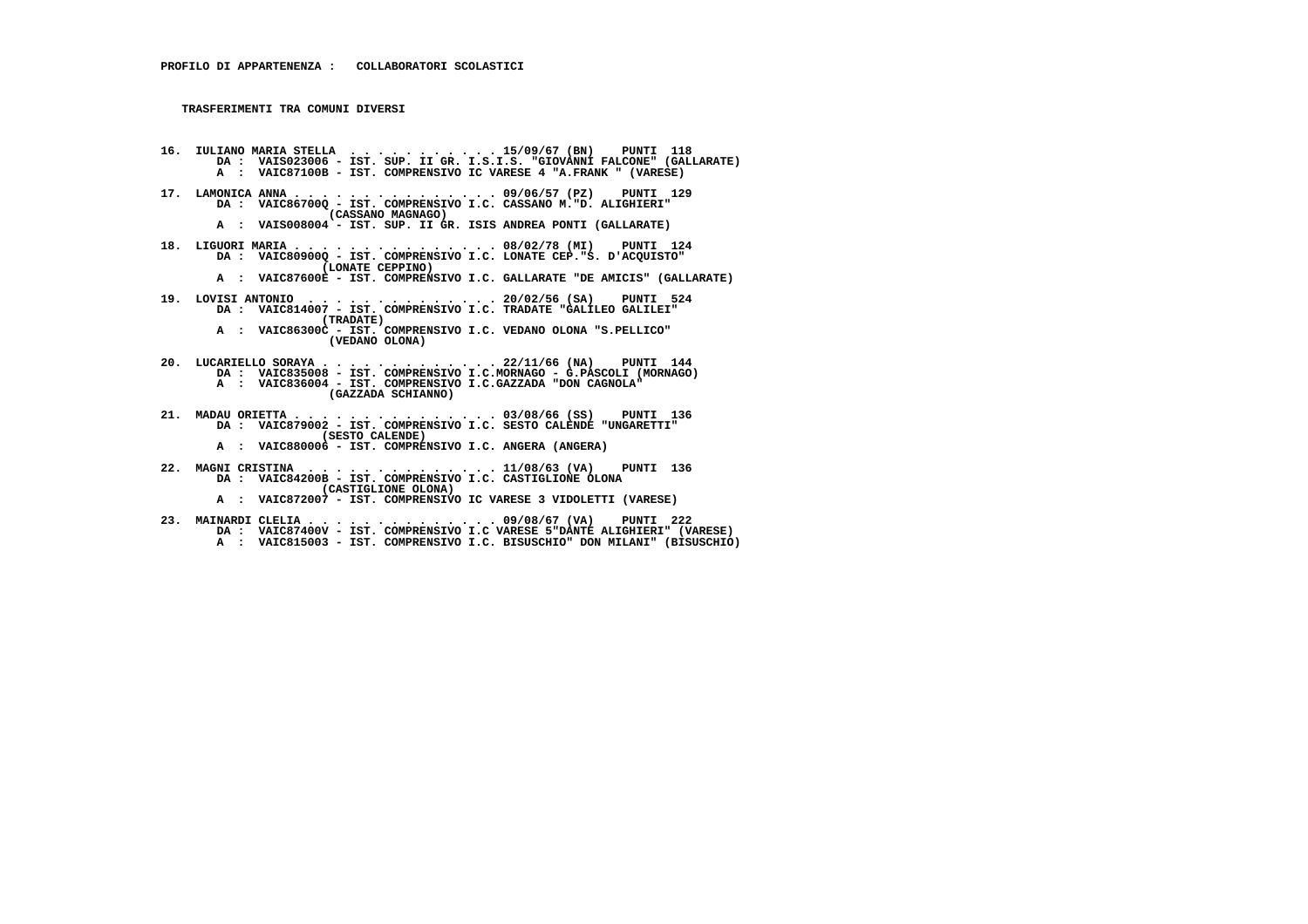**24. MERCURIO CONSIGLIA . . . . . . . . . . . . 16/04/65 (NA) PUNTI 110 DA : VAIC83200R - IST. COMPRENSIVO I.C. COMERIO "CAMPO DEI FIORI"(COMERIO) A : VAIC827009 - IST. COMPRENSIVO I.C. GEMONIO "E. CURTI" (GEMONIO) 25. NASTASI CARMINE . . . . . . . . . . . . . . 22/02/65 (SA) PUNTI 344 DA : VAIC823002 - IST. COMPRENSIVO I.C. CUNARDO "VACCAROSSI" (CUNARDO) A : VAIC827009 - IST. COMPRENSIVO I.C. GEMONIO "E. CURTI" (GEMONIO) 26. NIGRO MARIA . . . . . . . . . . . . . . . . 18/03/49 (BR) PUNTI 141 DA : VAIC81700P - IST. COMPRENSIVO I.C. CASTELLANZA (CASTELLANZA) A : VAIC84500V - IST. COMPRENSIVO I.C. OLGIATE OL. "B.C. FERRINI" (OLGIATE OLONA) 27. PAGLIALONGA AMALIA . . . . . . . . . . . . 01/02/62 (EE) PUNTI 304 DA : VAIC86800G - IST. COMPRENSIVO IC GAVIRATE CARDUCCI (GAVIRATE) A : VAIC83200R - IST. COMPRENSIVO I.C. COMERIO "CAMPO DEI FIORI"(COMERIO) 28. PREZZA BEATRICE . . . . . . . . . . . . . . 15/07/78 (VA) PUNTI 209 DA : VAIC830005 - IST. COMPRENSIVO I.C. CUVEGLIO - D. ALIGHIERI (CUVEGLIO) A : VAIC827009 - IST. COMPRENSIVO I.C. GEMONIO "E. CURTI" (GEMONIO) 29. RUSSO ALESSANDRO . . . . . . . . . . . . . 03/01/65 (NA) PUNTI 42 DA : VARC030007 - I.P. SERVIZI COMM. I.P.S.S.C.T. "P.VERRI" -BUSTO A (BUSTO ARSIZIO) A : VAIS02600N - IST. SUP. II GR. IST.TECN.IND.STAT.LIC.SC."L.GEY (TRADATE) 30. RUSSO DAVIDE . . . . . . . . . . . . . . . 29/08/68 (CT) PUNTI 205 DA : VAEE000VM8 - PROVINCIA DI VARESE A : VAIC830005 - IST. COMPRENSIVO I.C. CUVEGLIO - D. ALIGHIERI (CUVEGLIO) 31. RUSSO FRANCESCA . . . . . . . . . . . . . . 29/01/65 (PA) PUNTI 202**

 **DA : VAIC822006 - IST. COMPRENSIVO I.C. MARCHIROLO GIOVANNI XXIII (MARCHIROLO)**

 **A : VAIC823002 - IST. COMPRENSIVO I.C. CUNARDO "VACCAROSSI" (CUNARDO)**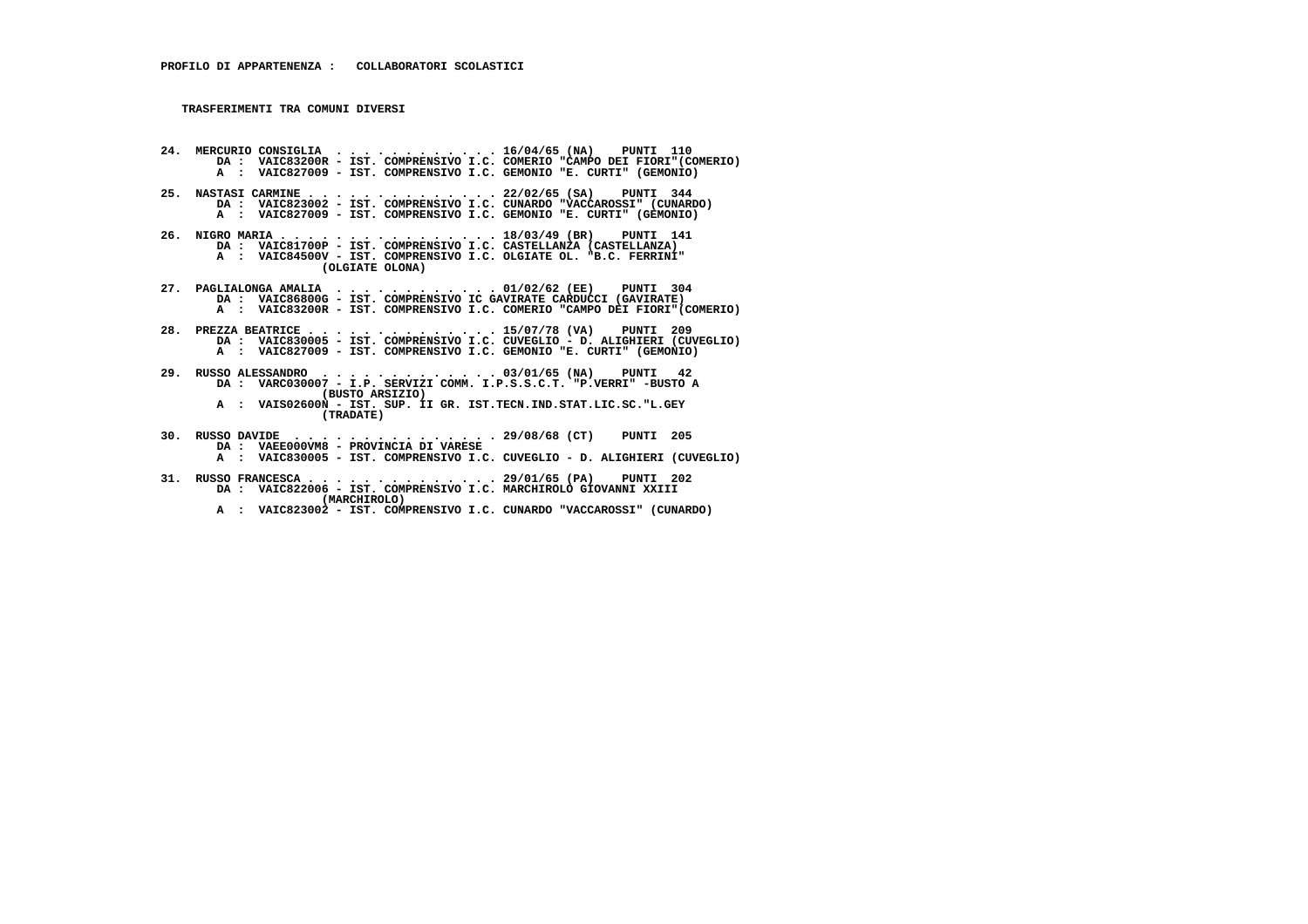- **32. SBARRA CARMELA . . . . . . . . . . . . . . 13/03/59 (FG) PUNTI 100 DA : VARC030007 I.P. SERVIZI COMM. I.P.S.S.C.T. "P.VERRI" -BUSTO A (BUSTO ARSIZIO)**
- **A : VAIC85400N IST. COMPRENSIVO I.C. GORLA MINORE "G.PARINI" (GORLA MINORE)**
- **33. SCILANGA FRANCESCHINA . . . . . . . . . . . 10/10/64 (KR) PUNTI 126 DA : VAIC81300B IST. COMPRENSIVO I.C. INDUNO OLONA PASSERINI (INDUNO OLONA)**
- **A : VAIC822006 IST. COMPRENSIVO I.C. MARCHIROLO GIOVANNI XXIII (MARCHIROLO)**
- **34. TOSCANO CARMELA . . . . . . . . . . . . . . 30/08/66 (BA) PUNTI 231 DA : VAIS01900E IST. SUP. II GR. C. FACCHINETTI (CASTELLANZA) A : VAIC857005 - IST. COMPRENSIVO I.C. BUSTO A. " BERTACCHI" (BUSTO ARSIZIO)**
- **35. VALENZISI PAOLA . . . . . . . . . . . . . . 14/08/68 (VA) PUNTI 506 DA : VAIC83400C - IST. COMPRENSIVO I.C. VERGIATE (VERGIATE) A : VAIC83300L - IST. COMPRENSIVO I.C. TRAVEDONA MONATE G. LEVA (TRAVEDONA-MONATE)**
- **36. VIOLA CARMELA MICHELANGE . . . . . . . . . 16/05/62 (CT) PUNTI 205 DA : VAIC814007 IST. COMPRENSIVO I.C. TRADATE "GALILEO GALILEI" (TRADATE)**
- **A : VAIC80900Q IST. COMPRENSIVO I.C. LONATE CEP."S. D'ACQUISTO" (LONATE CEPPINO)**
- **37. ZAFFIRO MARIA . . . . . . . . . . . . . . . 24/10/56 (NA) PUNTI 101 DA : VAIC80500C IST. COMPRENSIVO I.C. FAGNANO OLONA "FERMI" (FAGNANO OLONA)**
- **A : VAIC86700Q IST. COMPRENSIVO I.C. CASSANO M."D. ALIGHIERI" (CASSANO MAGNAGO)**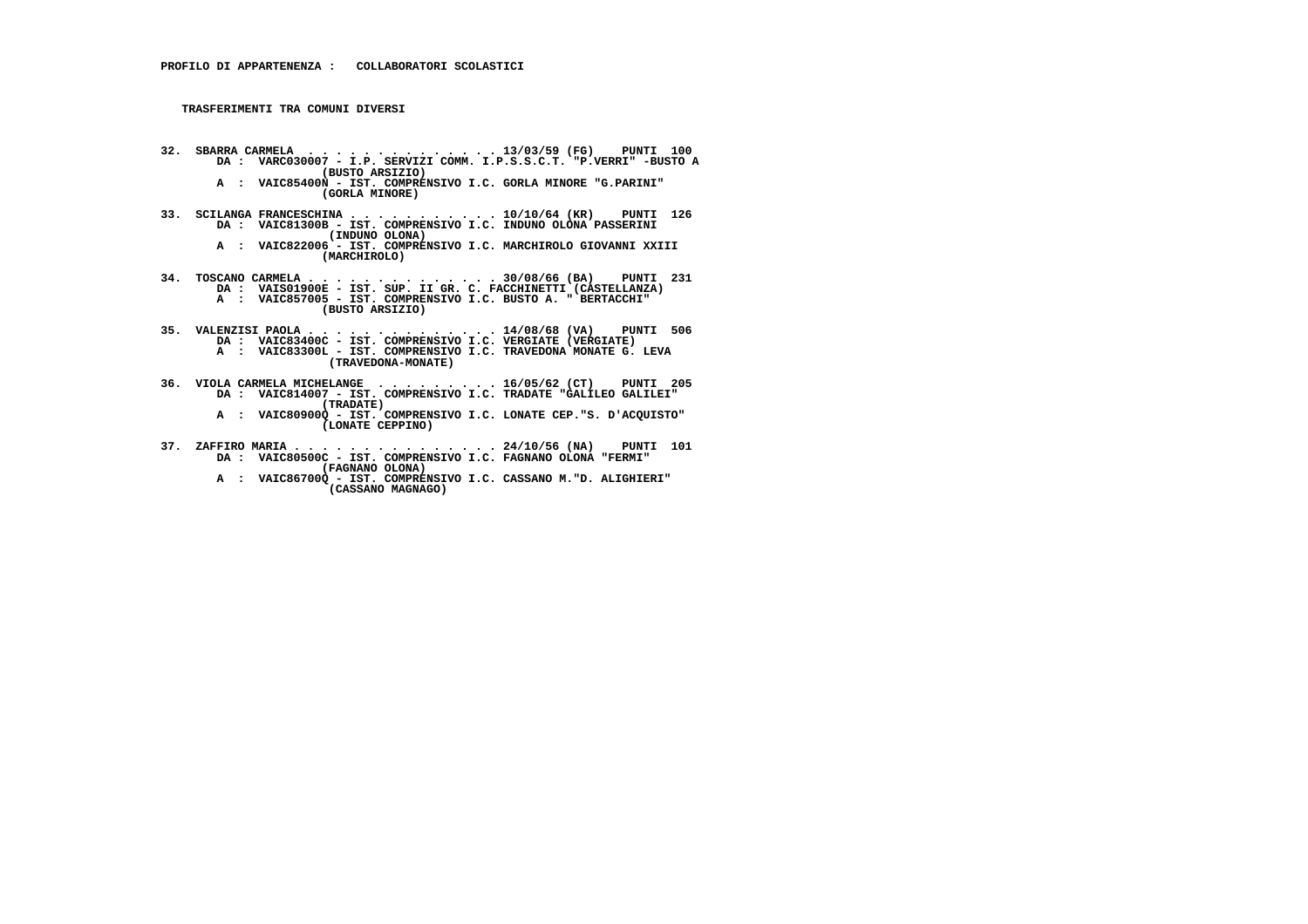**TRASFERIMENTI DA ALTRA PROVINCIA**

- **1. CALABRESE MICHELINA ANTONIET . . . . . . . 15/12/52 (MT) PUNTI 201 DA : MIIC83200V IST. COMPRENSIVO I.C. SETTIMO MILANESE (SETTIMO MILANESE)**
- **A : VAIS02700D IST. SUP. II GR. DANIELE CRESPI (BUSTO ARSIZIO)**
- **2. COSCARELLA ANTONIO . . . . . . . . . . . . 04/08/66 (CS) PUNTI 617 DA : CSIC865001 IST. COMPRENSIVO IC AMANTEA MAMELI (AMANTEA) A : VAIC85300T - IST. COMPRENSIVO I.C. CARONNO P. "A.DE GASPERI" (CARONNO PERTUSELLA)**
- **3. FERRARI ANNA . . . . . . . . . . . . . . . 26/01/69 (VA) PUNTI 365 DA : COIC80700A IST. COMPRENSIVO I.C. OLGIATE COMASCO (OLGIATE COMASCO) A : VAIC87100B IST. COMPRENSIVO IC VARESE 4 "A.FRANK " (VARESE)**
- **4. GRECO GIORGIO . . . . . . . . . . . . . . . 03/05/65 (PA) PUNTI 254 DA : PAMM120001 SC. SEC. I GR. TERMINI IMERESE-TISIA D'IMERA (TERMINI IMERESE) A : VAIC82100A - IST. COMPRENSIVO I.C. "B.LUINI" LUINO (LUINO)**
- **5. LAGANA' CARMELA GIOVANNA . . . . . . . . . 15/07/62 (RC) PUNTI 648 DA : MIPS13000N L. SCIENTIFICO GALILEO GALILEI (LEGNANO) A : VASL01000A - L. ARTISTICO L. ART. "CANDIANI" - BUSTO ARSI (BUSTO ARSIZIO)**
- **6. LONGOBARDO ROSA . . . . . . . . . . . . . . 27/08/66 (SA) PUNTI 168 DA : MIIC8DK00T IST. COMPRENSIVO IC VILLA CORTESE (VILLA CORTESE) A : VAIS02700D - IST. SUP. II GR. DANIELE CRESPI (BUSTO ARSIZIO)**
- **7. LORUSSO IRENE . . . . . . . . . . . . . . . 25/02/53 (BA) PUNTI 209 DA : MIIC83300P IST. COMPRENSIVO IC REGINA ELENA/SOLARO (SOLARO) A : VAIC85300T - IST. COMPRENSIVO I.C. CARONNO P. "A.DE GASPERI" (CARONNO PERTUSELLA)**
- **8. MARINO CONCETTA . . . . . . . . . . . . . . 10/03/69 (EE) PUNTI 185 DA : NOEE021003 SC. PRIMARIA CD CASTELLETTO SOPRA TICINO (CASTELLETTO TICINO)**
- **A : VAIC880006 IST. COMPRENSIVO I.C. ANGERA (ANGERA)**